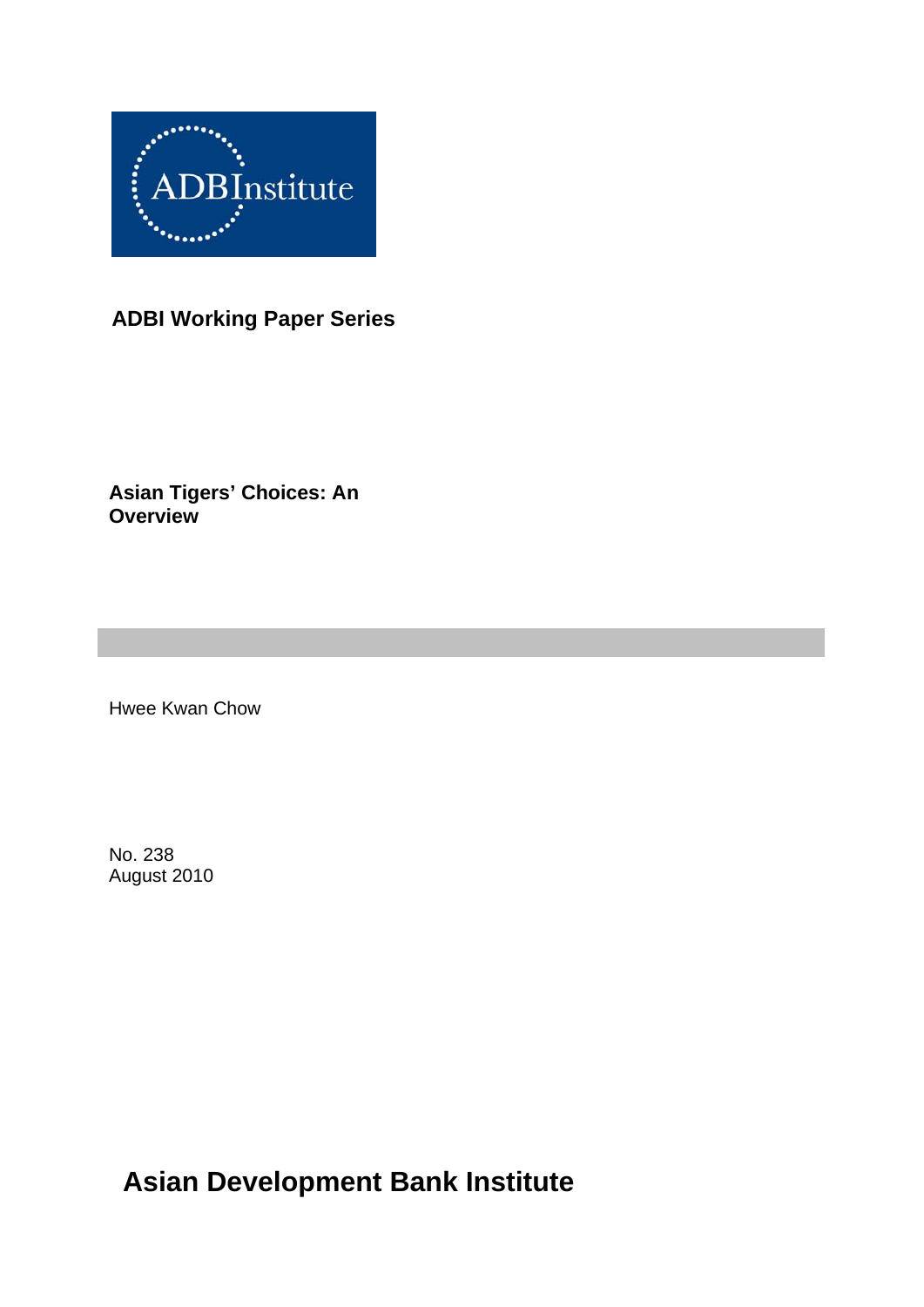Hwee Kwan Chow is associate professor at the School of Economics of Singapore Management University.

The views expressed in this paper are the views of the authors and do not necessarily reflect the views or policies of ADBI, the Asian Development Bank (ADB), its Board of Directors, or the governments they represent. ADBI does not guarantee the accuracy of the data included in this paper and accepts no responsibility for any consequences of their use. Terminology used may not necessarily be consistent with ADB official terms.

The Working Paper series is a continuation of the formerly named Discussion Paper series; the numbering of the papers continued without interruption or change. ADBI's working papers reflect initial ideas on a topic and are posted online for discussion. ADBI encourages readers to post their comments on the main page for each working paper (given in the citation below). Some working papers may develop into other forms of publication.

Suggested citation:

Chow, H. 2010. Asian Tigers' Choices: An Overview. ADBI Working Paper 238. Tokyo: Asian Development Bank Institute. Available: http://www.adbi.org/workingpaper/2010/08/09/4029.asian.tiger.economies/

Please contact the author(s) for information about this paper.

Asian Development Bank Institute Kasumigaseki Building 8F 3-2-5 Kasumigaseki, Chiyoda-ku Tokyo 100-6008, Japan

Tel: +81-3-3593-5500 Fax: +81-3-3593-5571 URL: www.adbi.org E-mail: info@adbi.org

© 2010 Asian Development Bank Institute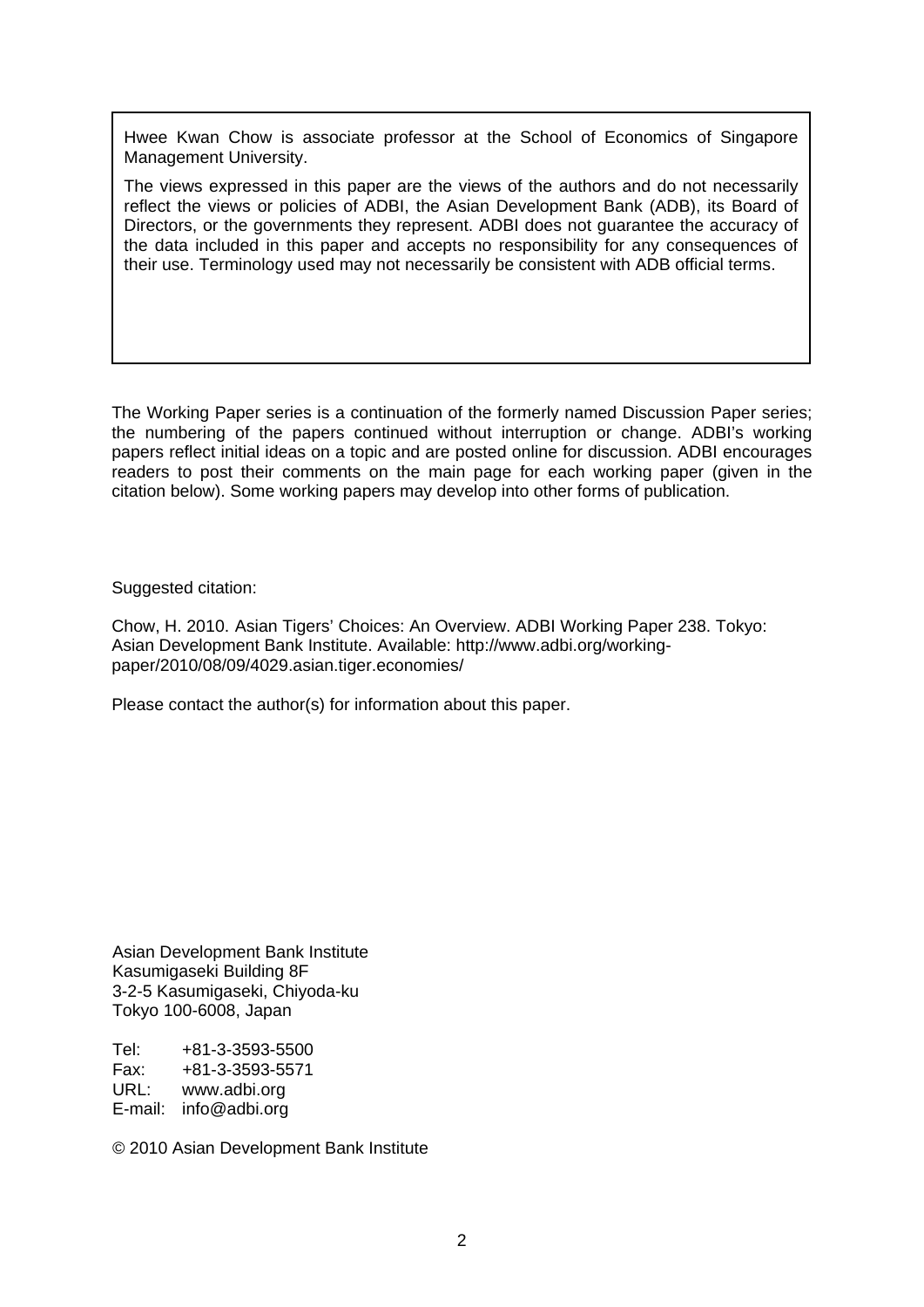### **Abstract**

This paper considers the choices facing the Asian tiger economies regarding growth strategies that foster trans-Pacific rebalancing. A review of historical data spanning 2000 to 2008 reveals only a slight widening of the overall current account surplus but that there is considerable variation across the countries, with Hong Kong, China exhibiting the biggest increase in the saving and investment (S-I) balance. Meanwhile, cross-correlation coefficient estimates tentatively suggest that changes in the real effective exchange rate do not seem to exhibit a consistent negative lead over changes in the S-I gap in the short run over the past decade. High import leakage, particularly for the ultra small, open economies of Hong Kong and Singapore, calls into question the scope for recalibrating growth drivers towards domestic demand. Nonetheless, the implementation of structural policies such as those aimed at raising the productivity and wages of workers in the services industry as well as the introduction of financial products that alleviates the need for precautionary saving can induce domestic consumer demand, especially for the larger economies of Korea and Taipei,China. Moreover, the rising affluence and living standards in fast growing regional economies such as the People's Republic of China (PRC) offers the Asian tigers the potential of gearing their trade structure in final goods towards markets in the region, thereby aiding the reduction in trans-Pacific imbalances.

**JEL Classification: F32, F41, F43**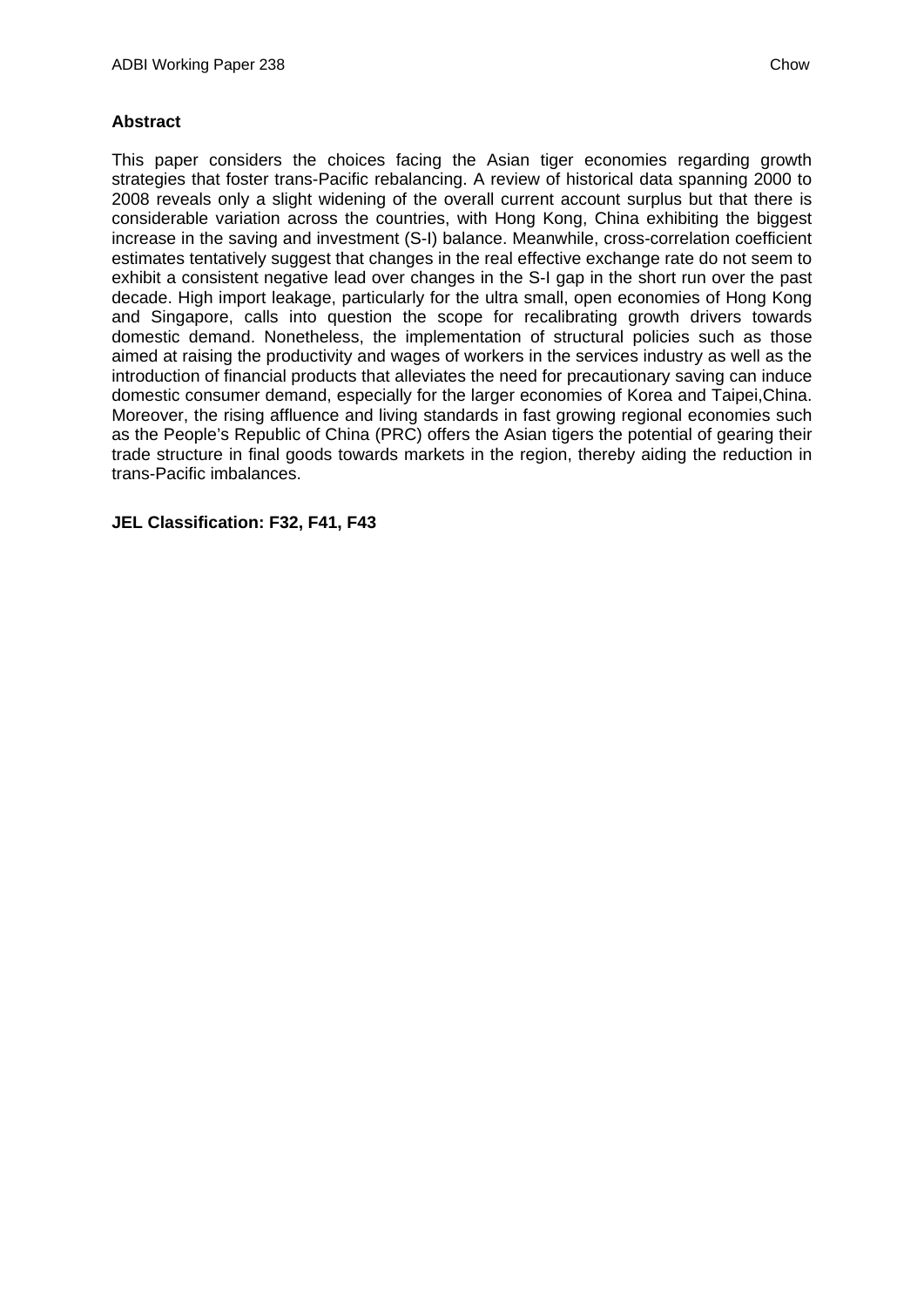# **Contents**

| 2.             |  |  |  |
|----------------|--|--|--|
| 3 <sub>1</sub> |  |  |  |
| 4.             |  |  |  |
| 5.             |  |  |  |
| 6.             |  |  |  |
|                |  |  |  |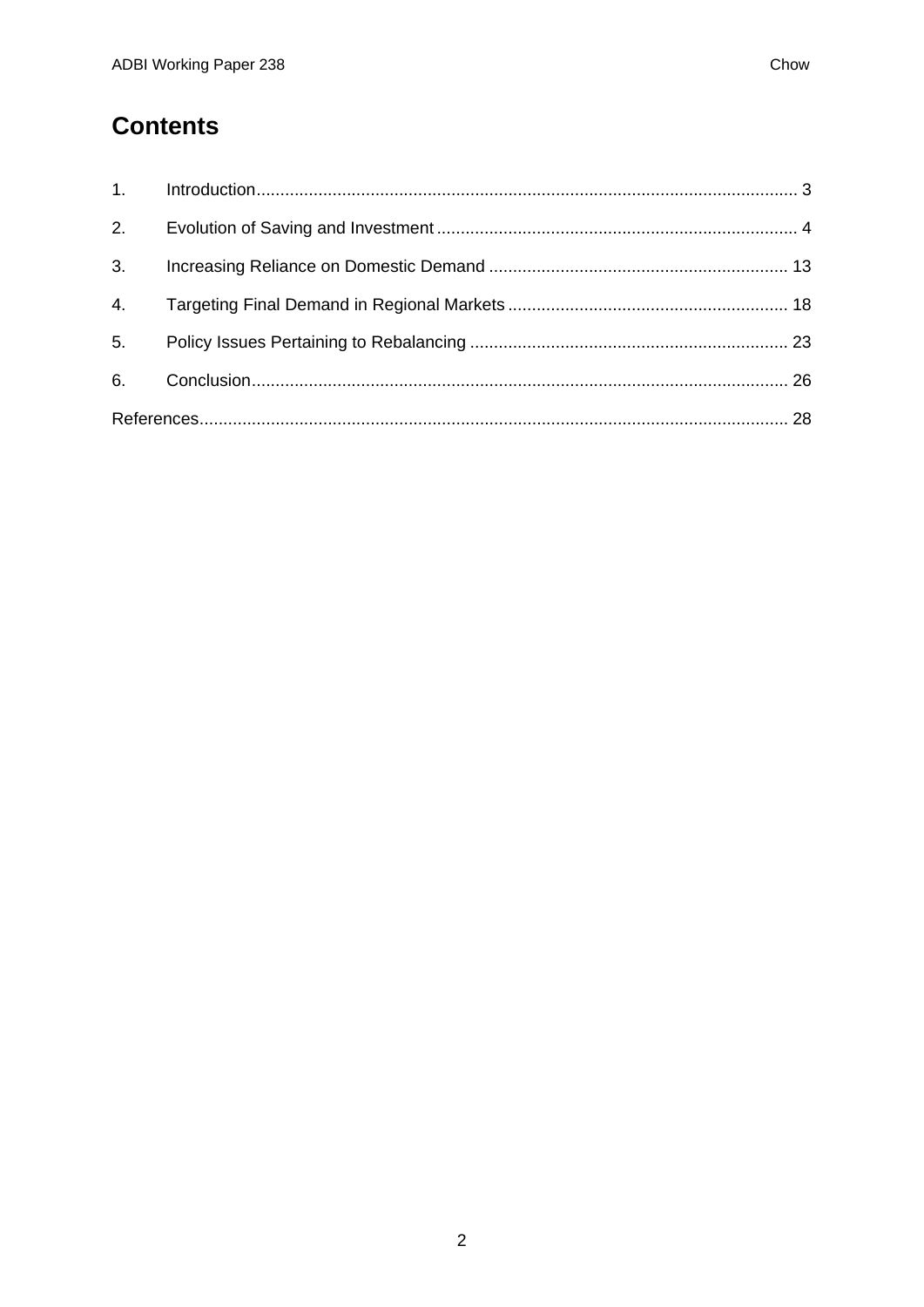# <span id="page-4-1"></span><span id="page-4-0"></span>**1. INTRODUCTION**

The recent global economic crisis hit the Asian tiger economies of Hong Kong, China; Korea; Singapore; and Taipei,China hard, in spite of their strong macroeconomic fundamentals and sound financial systems. Following the 1997 Asian financial crisis, these economies had strengthened current accounts and had significant buildups in foreign reserves. Meanwhile, their financial systems had become more resilient, with the restructuring of balance sheets and the enhancement of surveillance. Nevertheless, each tiger economy experienced a collapse in exports and an attendant sharp contraction of Gross Domestic Product (GDP) in the second half of 2008 as global demand faltered. The GDP growth rates for Hong Kong, China; Korea; Singapore; and Taipei,China hit lows of -7.8%, -4.2%, -9.5% and -10.1%, respectively, in the first quarter of 2009. Such developments reflect the small open nature of these economies<sup>[1](#page-4-1)</sup> and highlight their vulnerability to external shocks. There were also signs of financial contagion in the case of the Republic of Korea (hereafter Korea) which at one juncture suffered from currency turmoil.

Subsequently, towards the end of 2009, the Asian tigers rapidly rebounded, with the support of swift domestic policy responses on both the fiscal and monetary fronts. Fiscal stimulus measures amounted to around 2.6% of GDP for this group of countries and by the first half of 2009, nearly 40% of the fiscal stimulus was implemented (IMF, 2009a). Meanwhile, massive policy stimulation in the advanced countries led to the normalization of global trade, while pubic support of their financial sectors lifted financial market sentiment. The 2010 and 2011 growth projections by IMF (2010) for the Asian tigers as a whole stand at 4.8% and 4.7%, respectively. There has also been a resurgence of private capital flows into these economies in search of high yielding investments, underscoring international investor optimism about the region's growth prospects. Consequently, stock prices and property prices have been trending up amid the flood of global liquidity inflows and these developments have started to raise concerns about the emergence of asset prices bubbles in these economies.

By contrast, the recovery in the advanced economies is expected to remain subdued, being weighed down by various factors such as high unemployment rates, high public debt, difficult financial conditions, and weak household balance sheets. In light of these challenges, the advanced economies will probably experience sluggish growth and consequently their demand for Asian exports will likely remain subdued in comparison with the pre-crisis period. Hence, in order to sustain the ongoing economic recovery, it is imperative for the Asian tigers to rely on domestic and regional demand for growth. In other words, policymakers in these countries would need to work towards the rebalancing of demand from say the United States (US) that has large current account deficits in relation to the Asian countries that have big current account surpluses. More importantly, such global imbalances are deemed to be unsustainable and may unwind in a disorderly manner—involving a sharp fall in the US dollar or a protracted economic downturn in the industrialized countries—which would have adverse consequences for the world economy, not least the Asian tigers.

<sup>1</sup> Merchandise exports as a % of GDP for Hong Kong, China; Korea; Singapore; and Taipei,China are 169%, 45%, 185%, and 65%, respectively.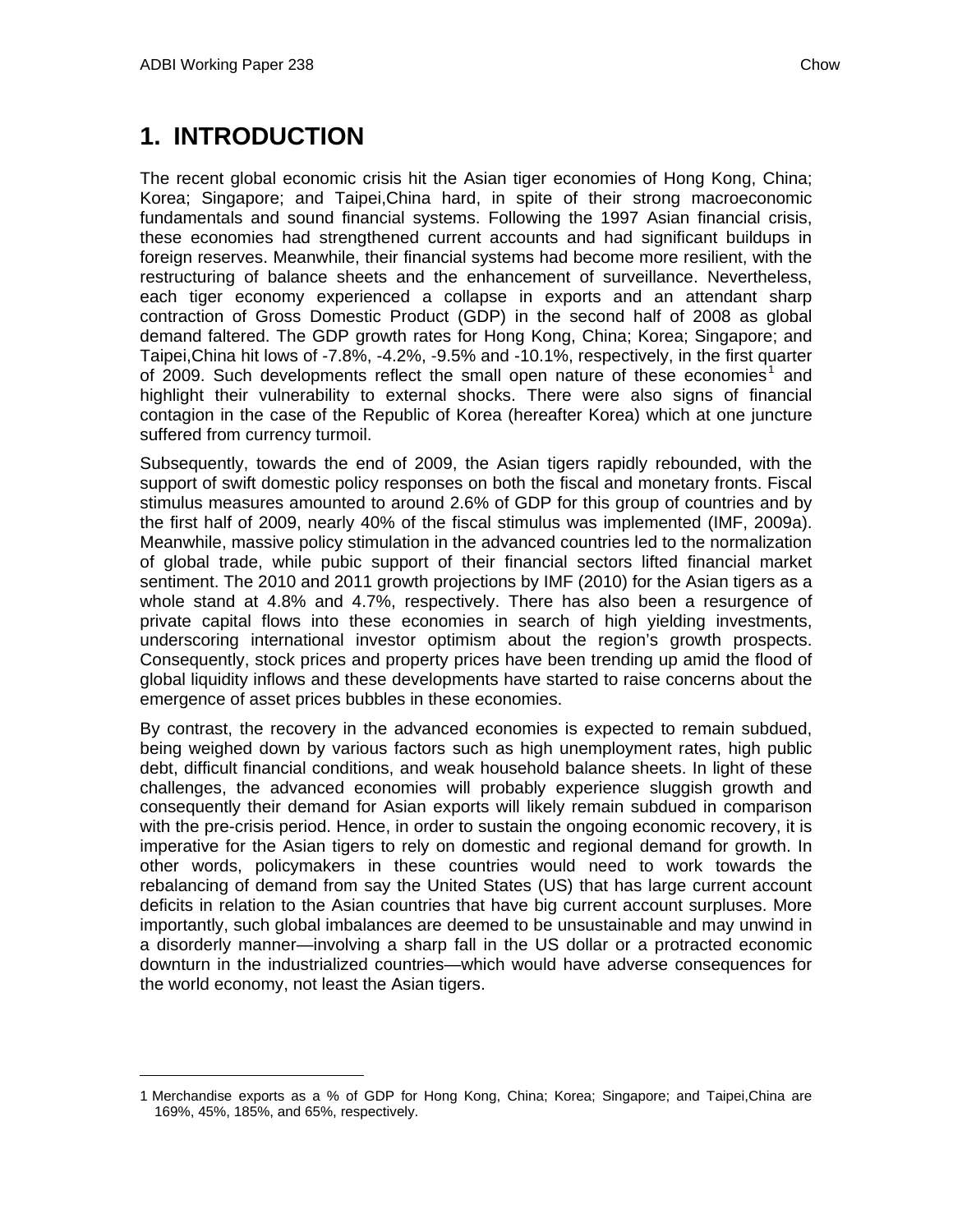<span id="page-5-1"></span><span id="page-5-0"></span>The purpose of this overview paper is to explore the choices faced by the Asian tigers in terms of growth strategies that aid global rebalancing. To this end, we examine the trends of the imbalances in these economies and consider the prospects of reducing such imbalances. The rest of this article is organized as follows: The next section investigates the evolution of saving and investment in the Asian tigers over the past decade and relates the changes in the magnitude of the S-I gap to exchange rate movements. Section 3 discusses the prospect of domestic demand taking on the role of a growth driver in these economies, while section 4 focuses on the potential of targeting final demand in the regional markets. This is followed by an examination of policy issues pertaining to rebalancing the Asian tiger economies in section 5. Section 6 concludes.

# **2. EVOLUTION OF SAVING AND INVESTMENT**

This section examines historical data spanning 2000 to 2008 on the saving and investment (S-I) balance at the macroeconomic level for the Asian tiger economies. In addition, we present the sectoral composition of saving and investment when such data are available. Figure 1 below depicts the trends in overall gross national saving and gross investment, while Figure 2 shows the overall current account balance for the grouping.<sup>[2](#page-5-1)</sup>



**Figure 1: Overall Gross National Saving and Gross Investment (% of GDP)** 

*Source:* World Economic Outlook 2009 Database

-

 $2$  The overall ratios or percentages are obtained from the IMF which computes composites of ratios relating to the domestic economy weighted by GDP valued at purchasing power parities (PPPs) as a share of group GDP.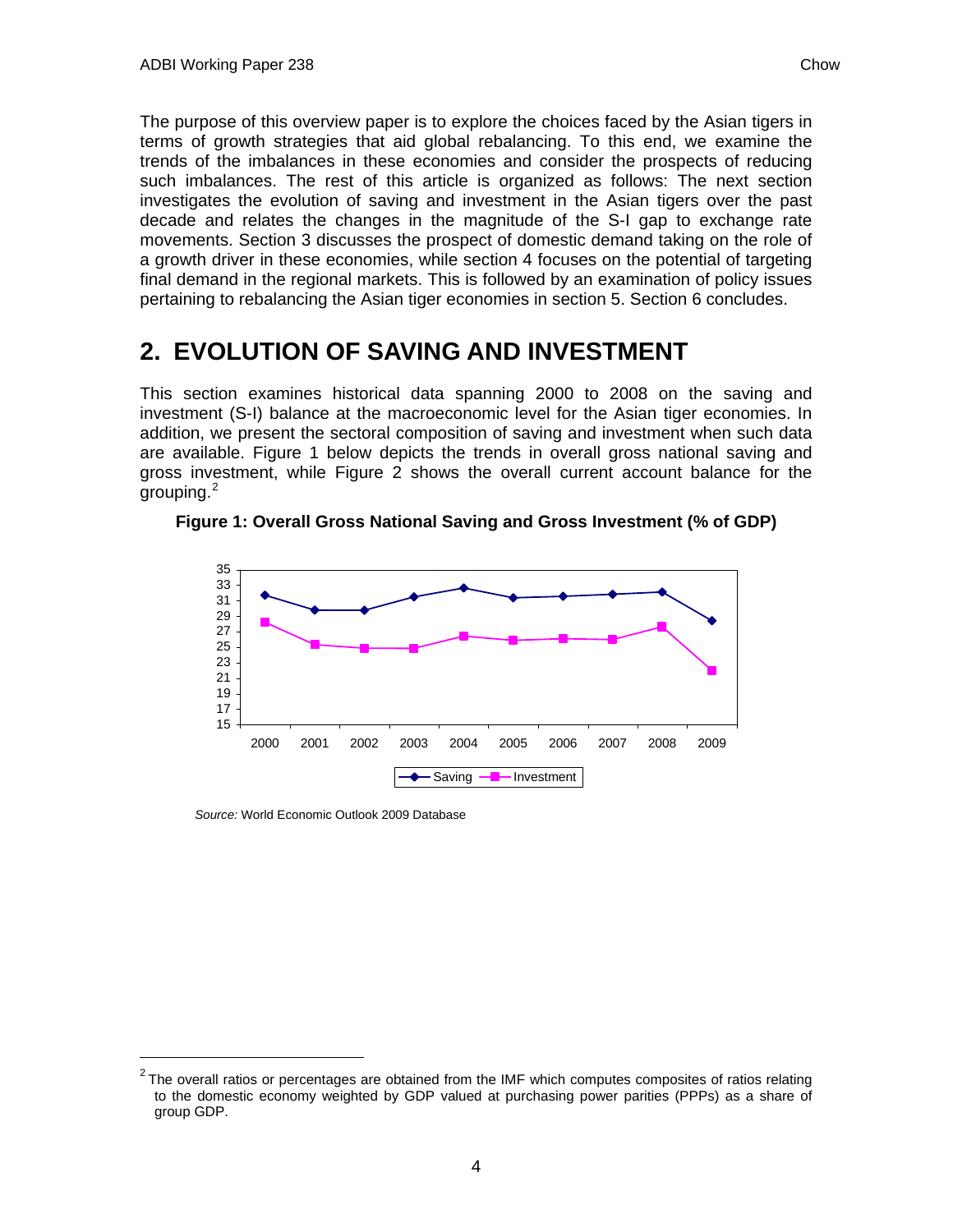

**Figure 2: Overall Current Account Balance (% of GDP)** 

*Source:* World Economic Outlook 2009 Database

The overall gross national saving rate remained high at an average rate of 31% of GDP in the last decade. Such a high level of savings could be attributed to key factors that influence long term development in private saving rates such as economic growth, demography, and the level of financial uncertainty faced by households (see Loayza *et al*., 2000). Over the same period, overall gross investment hovered around a lower mean level of 26% of GDP. Possible explanations for the lower post-Asian crisis level of investment include the relocation of production facilities from the Asian tigers to PRC as well as the shift in emphasis from capital intensive production to information technology (IT) and knowledge-based economy (IMF, 2005). In any case, both the saving and investment rate fell in 2009 by about 3% and 5%, respectively, in the aftermath of the global economic crisis. The resulting S-I balance stayed positive throughout the period and widened by only 2% of GDP over the past decade. Concomitantly, the current account balance climbed from 3.5% of GDP in 2000 to nearly 6% of GDP in 2010 (see Figure 2).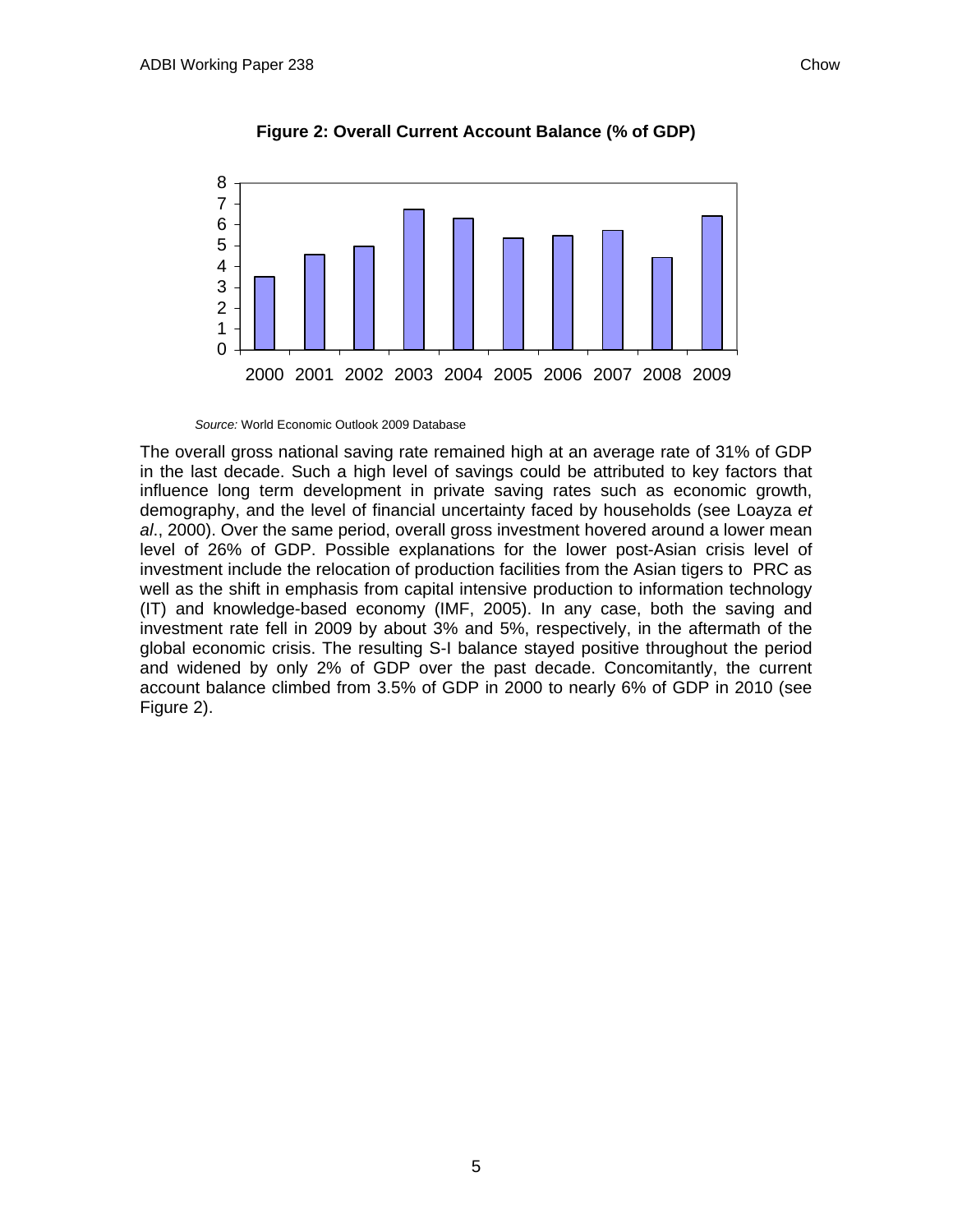

### **Figure 3: Gross National Saving and Gross Domestic Investment (% of GDP)**

#### **3c. Singapore**

### **3d. Taipei,China**

*Source:* ADB Key Economic Indicators Database

Do these movements in overall rates mask variations across the countries? In what follows, we provide a series of charts that give an overview of the evolution of saving and investment in the individual countries. Figure 3 depicts the trends in gross national saving and gross domestic investment, while Figure 4 shows the current account balance. Each figure (and relevant ones that follow) comprises charts a to d that show the corresponding figures for Hong Kong, China; Korea; Singapore; and Taipei,China, respectively.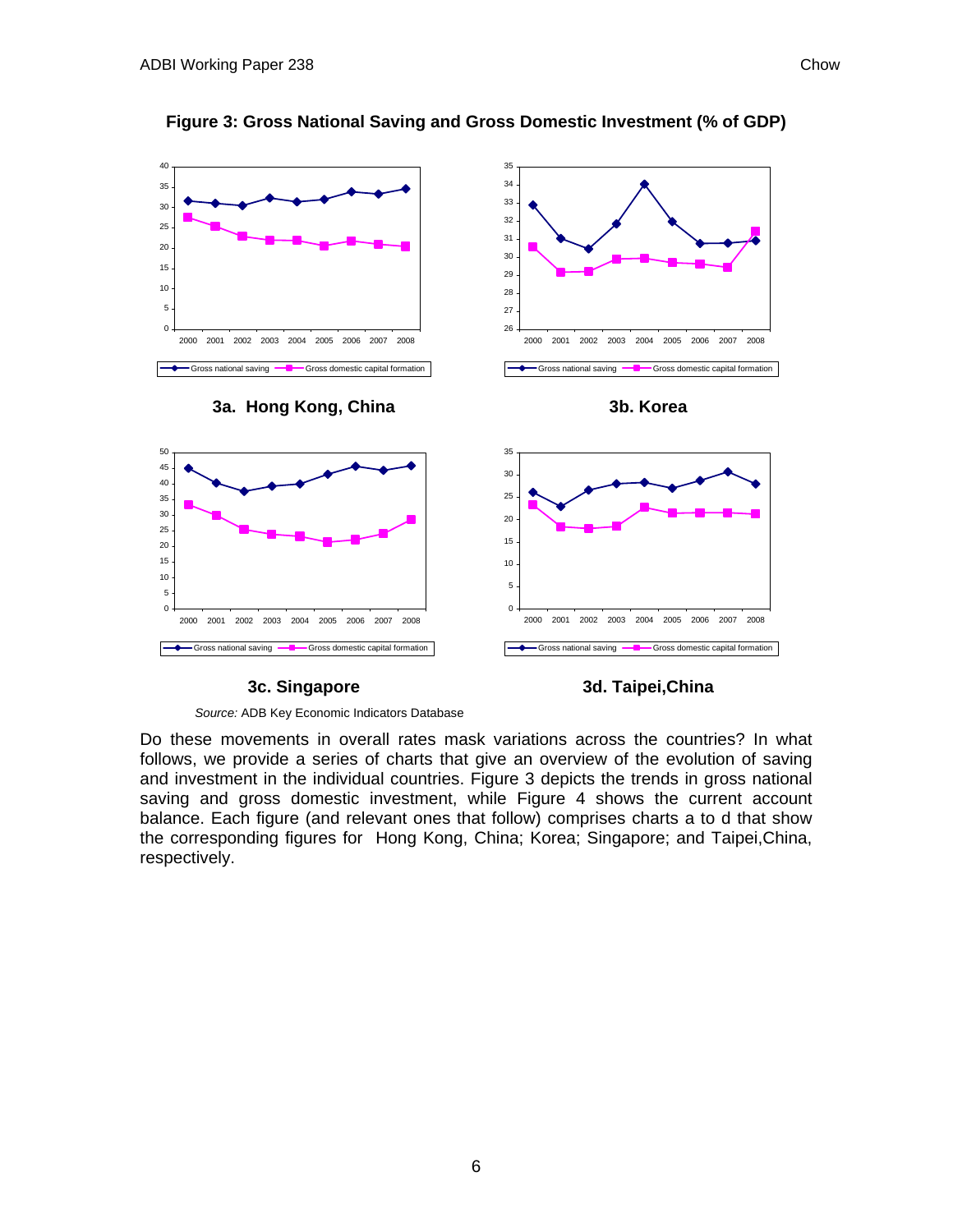

#### **Figure 4: Current Account Balance (% of GDP)**

## **4c. Singapore**

**4d. Taipei,China** 

*Source:* IFS Database

Figures 3b and 3c reveal that the S-I balance first increased and then narrowed over the last decade for both Korea and Singapore. In Korea, gross domestic investment overtook gross domestic saving, producing a negative current account balance in 2008 (see Figure 4b). In comparison, the S-I balance for Hong Kong, China and Taipei,China broadened between 2000 and 2008. In particular, Hong Kong, China's S-I gap widened considerably from 4% to 14% of its GDP over this period. From the external perspective, the charts in Figure 4 show that the current account surplus in Hong Kong, China exhibited the most persistent climb over the last decade.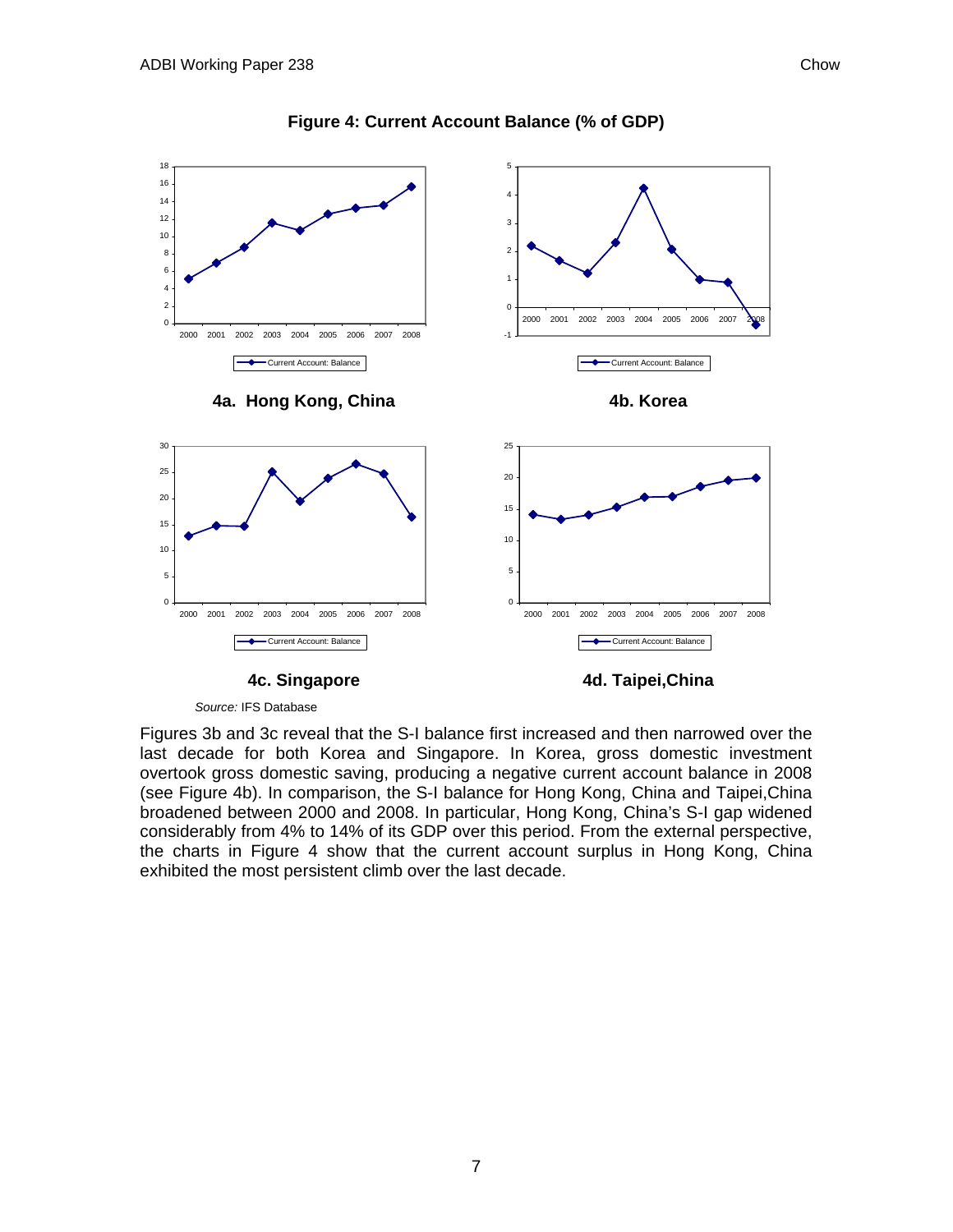



## **Figure 5: Composition of National Saving (% of GDP)**







#### **5c. Singapore**

**5d. Taipei,China**

*Source:* b. Bank of Korea; a, c and d. ADB Key Economic Indicators Database

A better understanding of the determinants of the trends in gross saving and investment would require a breakdown of the macroeconomic level data into sectoral level data. Unfortunately, published data on the composition of saving and investment in terms of government, corporate and household sectors are available only for Korea. While the dichotomy between public and private domestic investment is available for the three other Asian tigers, there are no official data on public and private saving. To gain a tentative indication of the trends in public versus private saving rate, we compute public saving as the difference between total government revenue and government consumption. Private saving is then estimated as the residual from gross saving. The evolution of gross national saving and its various components for the individual economies are plotted in Figure 5, while the corresponding charts for investment are found in Figure 7.

We observe from Figures 5a and 5d that gross national saving in Hong Kong, China and Taipei,China rose by 3% and 4% of GDP, respectively, over the last decade. While the increase in Hong Kong, China was largely driven by public saving which went up by more than 2% of GDP, it was private saving which rose by 8% of GDP that led to higher gross saving in Taipei,China. By contrast, gross national saving in Korea fell from 33% of GDP to 31% of GDP between 2000 and 2007 as household saving more than halved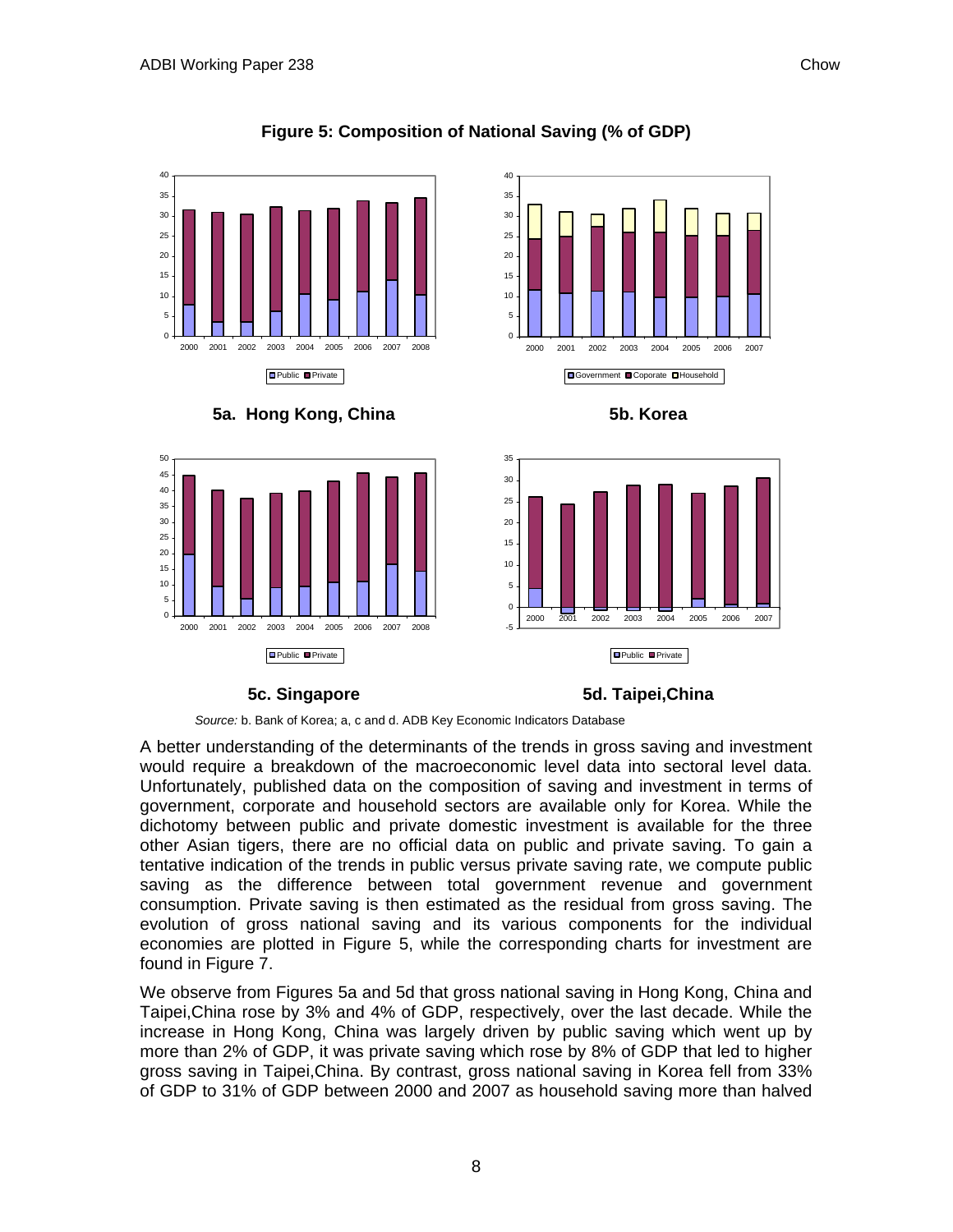from 9% to 4% (see Figure 5b). Government saving held steady at around 10% of GDP while corporate saving increased by 3% of GDP over the same period. As for Singapore, there was hardly any change in gross national saving between 2000 and 2008 (see Figure 5c). Public saving, which tended to be the driving force of the saving process in Singapore, fell by about 6%, but this was completely offset by an increase in private saving.

**Figure 6: Corporate and Household Savings for Emerging Asia (% of GDP relative to 1997=0)** 



*Source:* IMF Regional Economic Outlook October 2009 Database

A further disaggregation of private saving into household and corporate saving for Hong Kong, China; Singapore; and Taipei,China is hampered by data limitations. Nonetheless, IMF staff estimates of household and corporate savings as a % of GDP from 2000 to 2007 are available for a grouping called "Emerging Asia" which comprises the four Asian tigers and some other regional countries, namely India, Indonesia, Malaysia, the Philippines, Thailand, and Viet Nam (IMF, 2009b). These estimates are plotted in Figure 6, which shows that household saving climbed by over 3% of GDP while corporate saving rose by less than 1% of GDP between 2000 and 2008. The figure suggests that in the more recent period neither the corporate sector nor the household sector played a dominant role in determining private saving in emerging Asia. The same IMF study advocates the strengthening of corporate governance and the deepening of financial market development in the regional countries to induce a reduction in corporate savings as well as boost consumption, thereby fostering global rebalancing.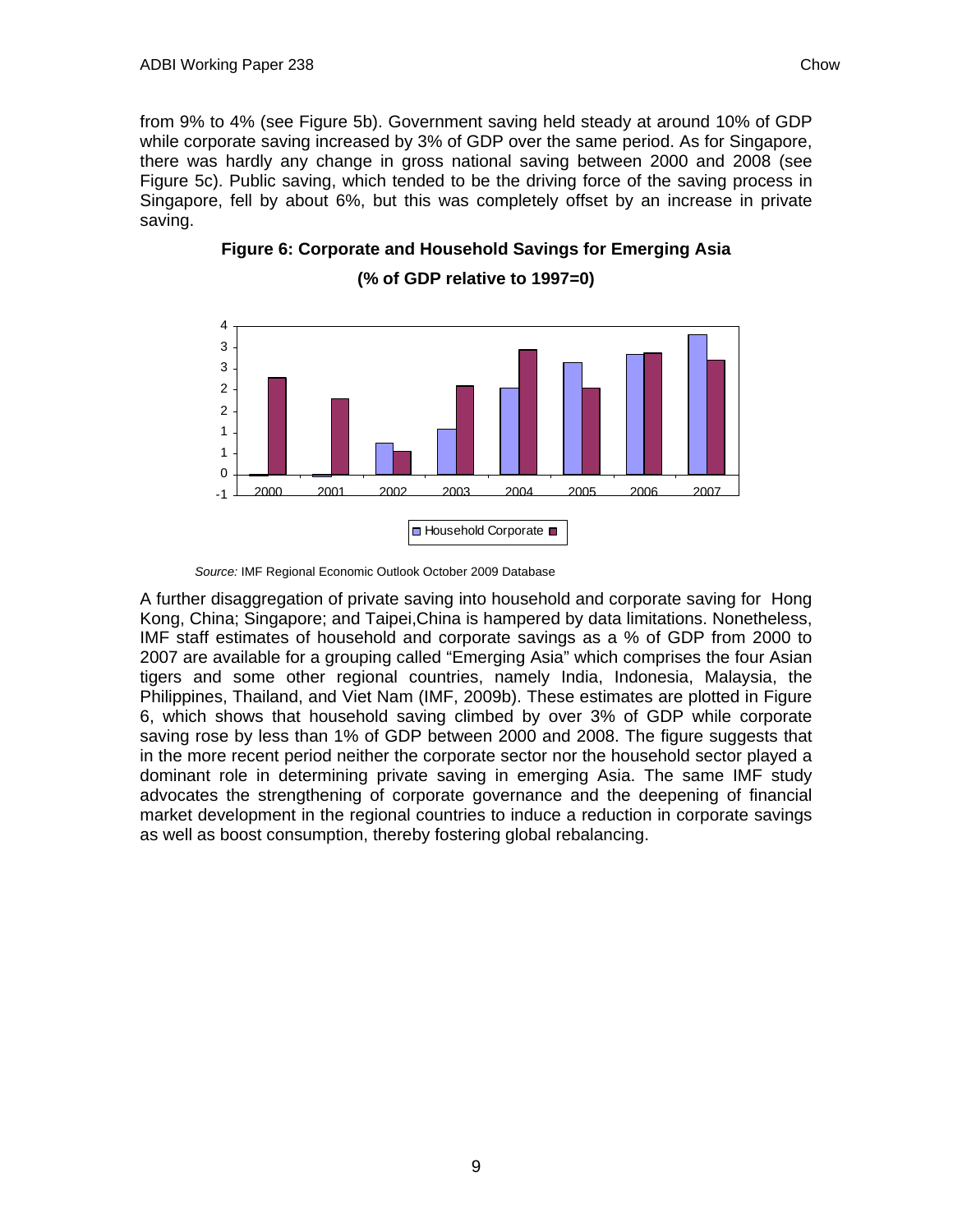





**7a. Hong Kong, China** 







## **7c. Singapore**

**7d. Taipei,China** 

Source: a. Census and Statistics Department, Hong Kong, China; b. Bank of Korea; c. Ministry of Trade and Industry, Singapore; and d. Directorate-General of Budget, Accounting and Statistic, Taipei,China

Turning to investment rates, fluctuations in investment from 2000 to 2008 also differ somewhat across the Asian tiger economies (see Figure 7). Gross domestic investment exhibited a downward trend over the past decade for Hong Kong, China and Taipei,China. The decline in both countries can be attributed to a drop in public investment and in the case of Hong Kong, China a slip in private investment as well. By contrast, gross domestic investment in Korea held steady over the period and its composition remained broadly unchanged from 2000. As for Singapore, the gross domestic investment initially slowed and then picked up, despite a continuous decline in public investment. Singapore's high private investment rate is partly due to its development strategy of attracting export-oriented foreign firms.

How do these developments in the S-I balance of the Asian tigers relate to fluctuations in the value of their domestic currency? A higher exchange rate value makes local goods dearer in foreign currency terms and, at the same time, foreign goods cheaper in domestic currency terms. Hence, an appreciation of the domestic currency is expected to dampen exports and boost imports, effectively reducing the trade surplus. Since net exports form the main component of the current account surplus in these economies, a domestic currency appreciation would tend to narrow the positive S-I balance. Is this relationship evident in practice? Figure 8 depicts the real effective exchange rate superimposed on the S-I balance from 1990 to 2009 for the individual economies.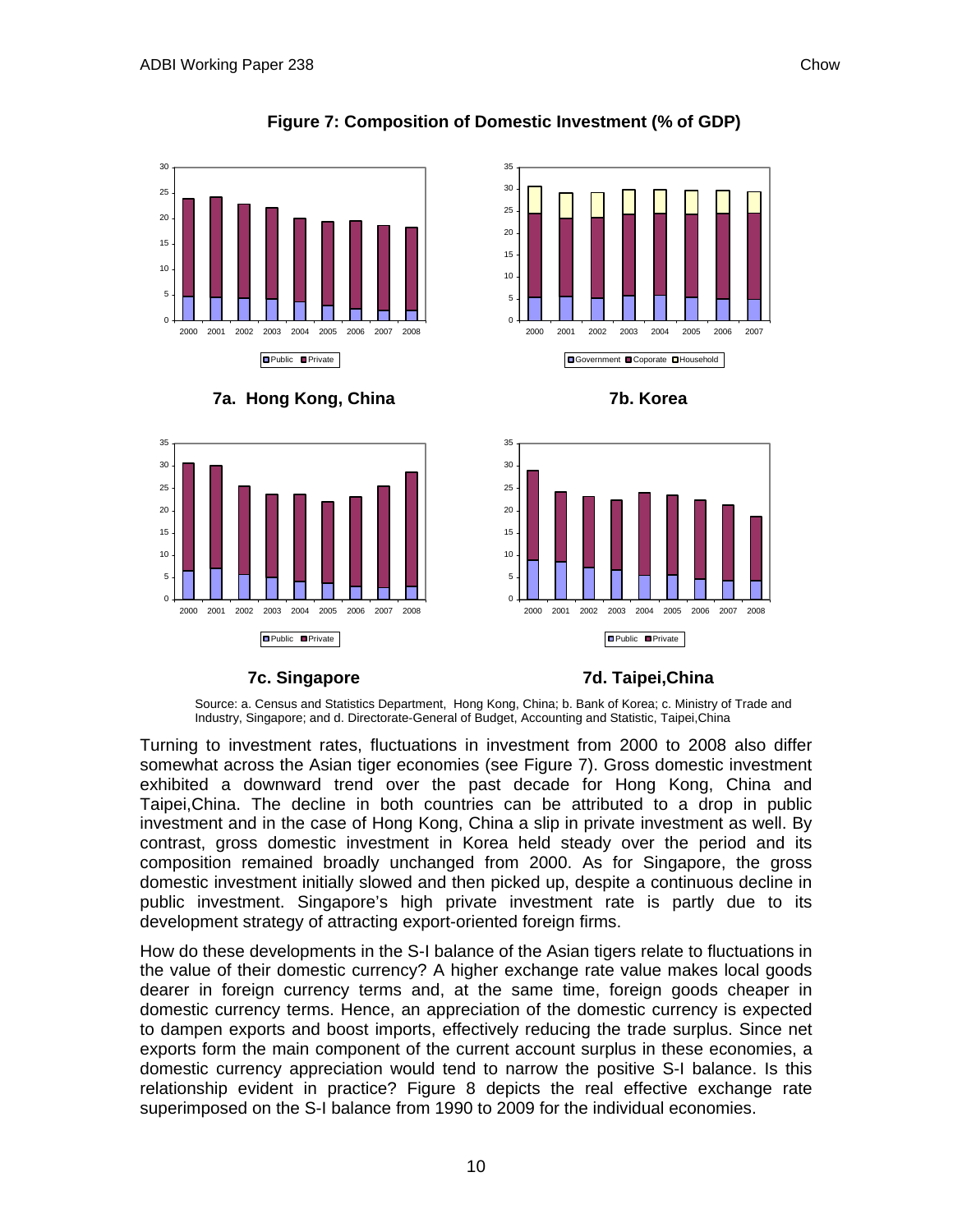A visual inspection of the charts suggests an apparent negative association between the level of real effective exchange rate and the magnitude of S-I balance. In general, a lower level of the real effective exchange rate tends to be associated with a higher level in the S-I balance. This negative relationship is particularly evident in the case of Hong Kong, China and Singapore, and is discernible for Korea. Figure 8a reveals a persistent decline in the Hong Kong, China dollar in real effective terms over the past decade. During this period, the S-I balance in Hong Kong, China rose steadily. The real effective exchange rate of the Singapore dollar initially fell reaching a trough in 2005 and then started to climb as shown in Figure 8c. Interestingly, the magnitude of the S-I balance in Singapore seems to mirror these movements in the exchange rate but with a lag. The strengthening of the Korean won in real effective terms picked up pace after 2004 accompanied by a lowering of the S-I balance in the recent period (see Figure 8b). Taipei,China is the only exception. We see from Figure 8d that the depreciation in its real effective exchange rate does not appear to have a consistent relationship with the level of the S-I balance.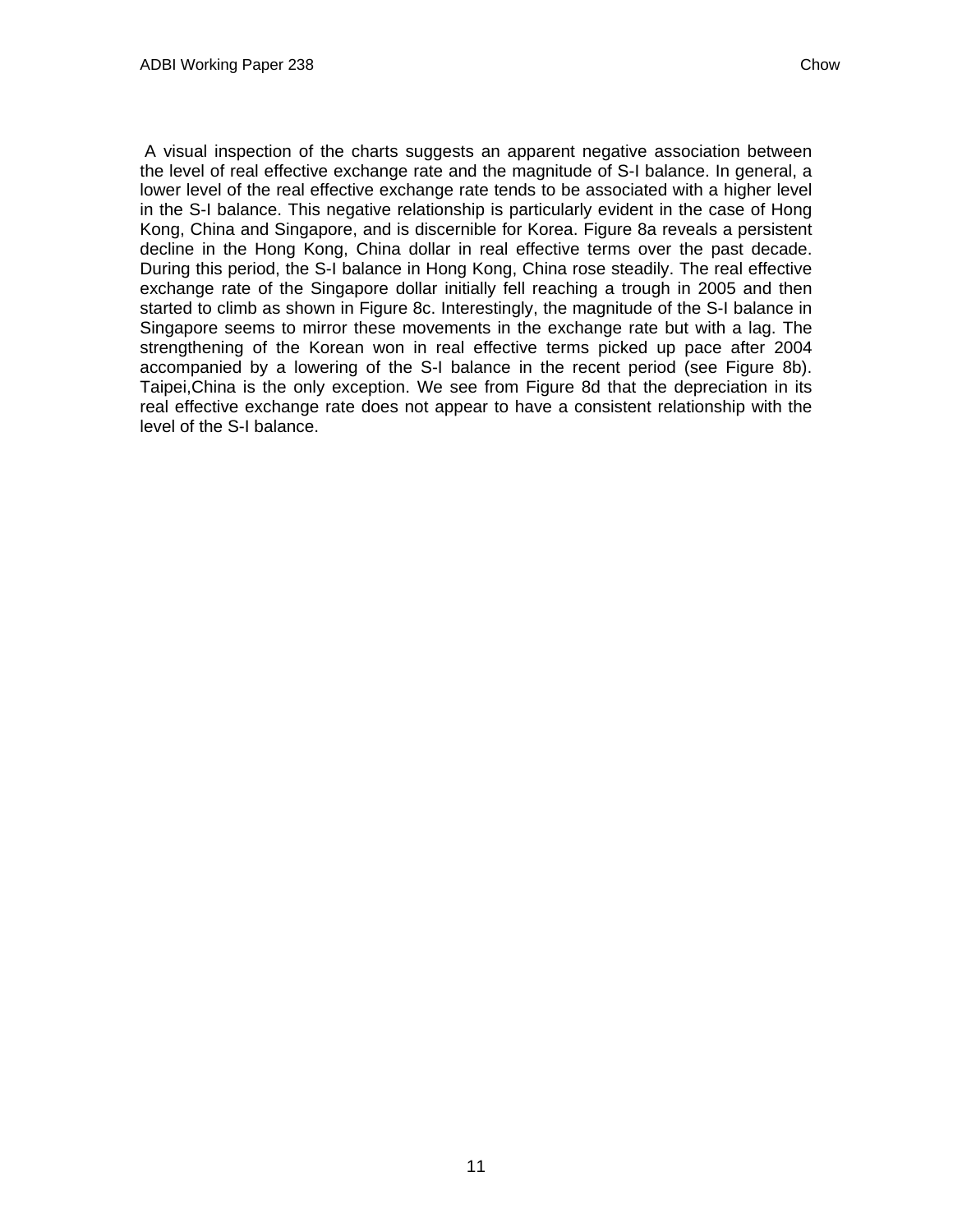

### **Figure 8: Real Effective Exchange Rate versus S-I Balance (% of GDP)**

*Source:* ADB Key Economic Indicators Database and BIS Database

However, when considering the magnitude of response of the S-I balance to exchange rate changes, the relevant relationship to focus on is not between the levels of the variables but between the movements in these variables. For a tentative indication of the strength of linear association between changes in S-I gap and changes in the real effective exchange rate, we examine the cross-correlation coefficients between the first differences of the two variables for the individual economies as depicted in Figure 9. Firstly, we observe from Figure 9 that the correlation coefficients at leads are in general not more significant that those at lags, implying that fluctuations in real effective exchange rate do not exhibit a dominant leading relationship over changes in the S-I balance in all four economies. Secondly, the correlation coefficients occurring at lead time are not predominantly negative. These findings suggest that a depreciation of the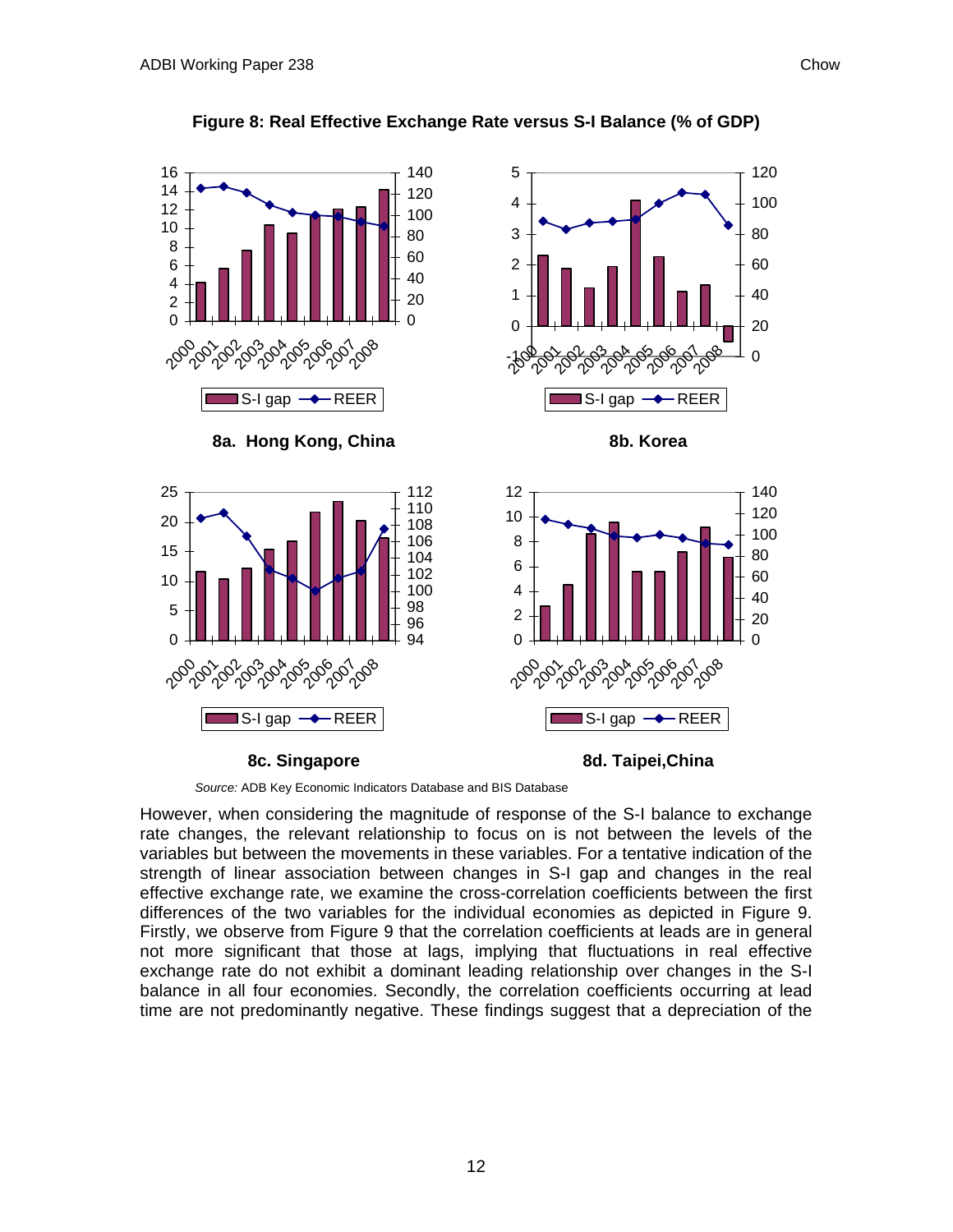<span id="page-14-1"></span><span id="page-14-0"></span>real effective exchange rate in the Asian tigers may not necessarily be linked to an increment in the S-I balance in the short run. $3$ 





*Source:* Author's calculations

## **3. INCREASING RELIANCE ON DOMESTIC DEMAND**

A key component of the trans-Pacific rebalancing strategy is the implementation of structural policies that increase domestic demand and the development of non-tradable sectors in the regional countries. However, as is well recognized, exports have all along played a central role in the growth and development of the Asian tiger economies. In this section, we consider the prospect of adopting a new growth model for the Asian tigers that leverages more on the domestic economy. To this end, we examine the expenditure structure for the characteristics of balance in each country's growth.

 $3$  We note that these cross-correlation coefficients are preliminary rough estimates as they are computed over a small number of time periods.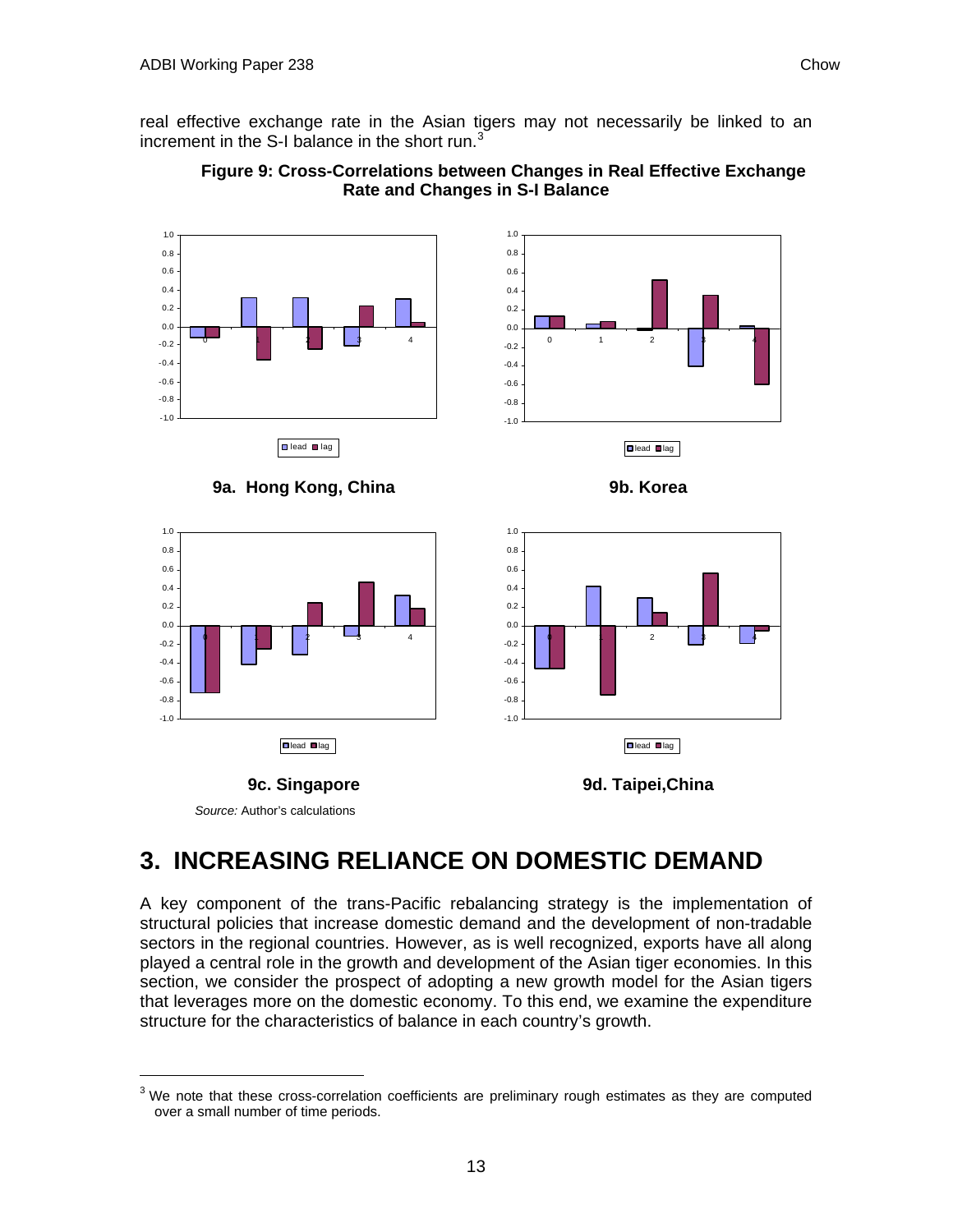We note at the outset that the size of net exports does not indicate the importance of foreign demand relative to domestic demand in an economy, particularly when there is a high propensity to import. Each domestic expenditure category, namely private consumption (C), government consumption (G) and Investment (I)—which comprises fixed capital formation as well as the increase in stocks—has its own import content. These import components are not shown separately but are aggregated and included in total imports (M) which is in turn subtracted from total exports (X) to produce net exports. Therefore, when considering drivers of growth, a better measure of the significance of external demand is the magnitude of total exports (rather than net exports) relative to the levels of domestic demand components.

To gauge the relative importance of foreign demand, we rewrite the standard national income accounting identity:

$$
GDP = C + G + I + X - M \tag{1}
$$
  
as 
$$
C + G + I + X = GDP + M \tag{2}
$$

The left and right hand sides of equation (2) represent total demand and total supply in the economy, respectively. We see from equation (2) that an increase in any of the components of total demand could suffer from import leakage. An increase in C, G, I or X would not only lead to higher production in that country but also increase production elsewhere (as reflected by an increase in imports). While imports in themselves do not generate income in an economy, they are necessary to allow the country to export. Of course, imports are also critical for restoring external imbalances.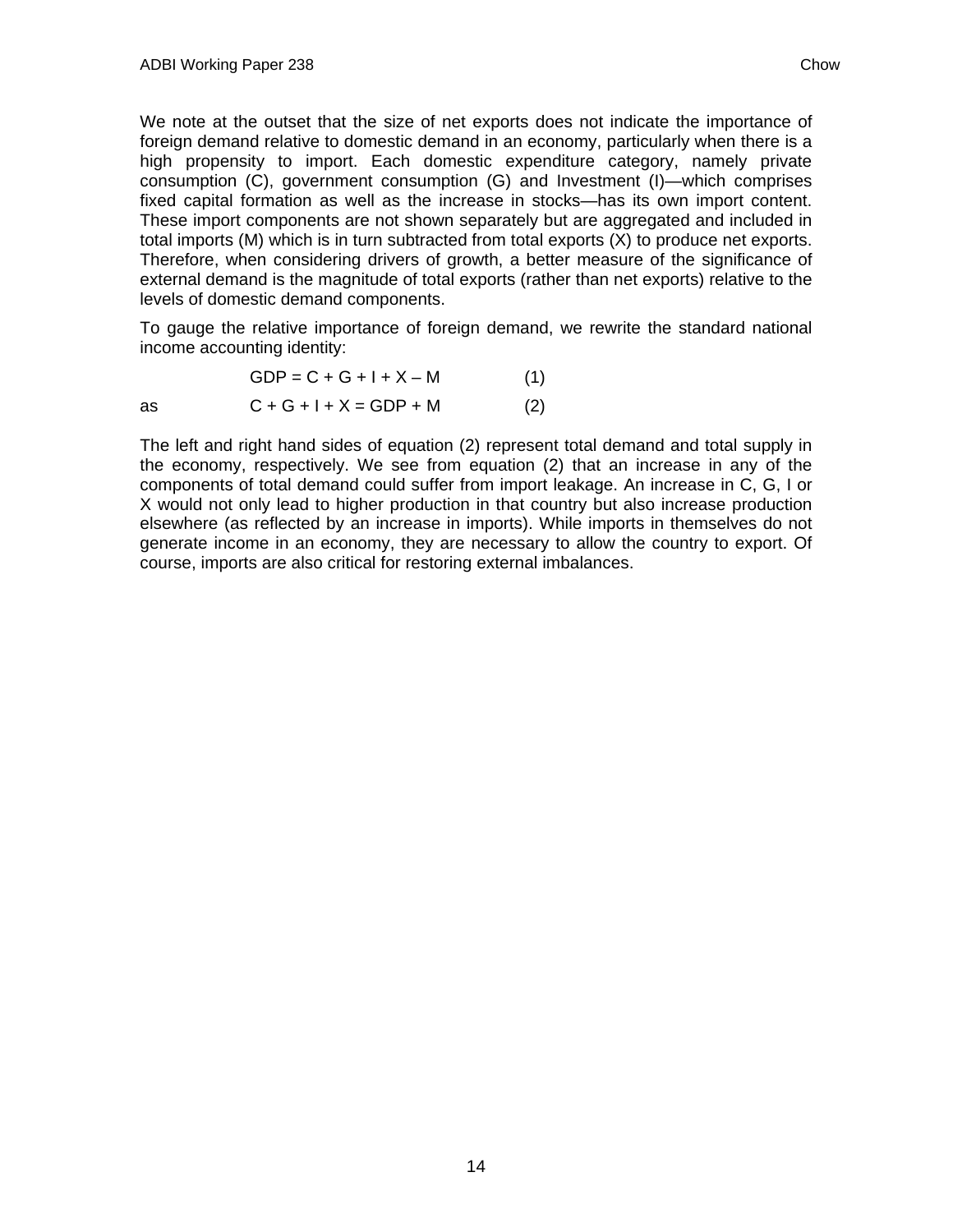

### **Figure 10: Relative Shares of Components of Total Demand (% of total demand)**



*Source:* a., b. and d. ADB Key Economic Indicators Database; c. Minsitry of Trade and Industry, Singapore.

The relative shares of the components of total demand for the Asian tigers are shown in Figure 10. The figures imply that these economies are highly dependent on export demand and that the reliance on foreign demand has grown over the past decade in all four countries. In 2008, external demand accounts for 70%, 29%, 76%, and 45%, respectively, of total demand in Hong Kong, China; Korea; Singapore; and Taipei,China, respectively. In the case of Hong Kong, China and Singapore, external demand dominates domestic demand because re-exports account for a significant portion of their total exports, exceeding 90% and 30%, respectively.

The extent to which the drivers of growth can be recalibrated depends on, amongst other things, the leverage each demand component exerts on output growth. For small open economies, a 1% increase in external demand is likely to have a greater impact on GDP than a corresponding 1% increase in say private consumption. After all, an exogenous increase in export demand will not only raise GDP in the current time period, but will also have second round effects of inducing growth in the domestic demand components in future time periods. Moreover, as explained earlier, an increase in any component of domestic demand in such economies would tend to suffer from high import leakage.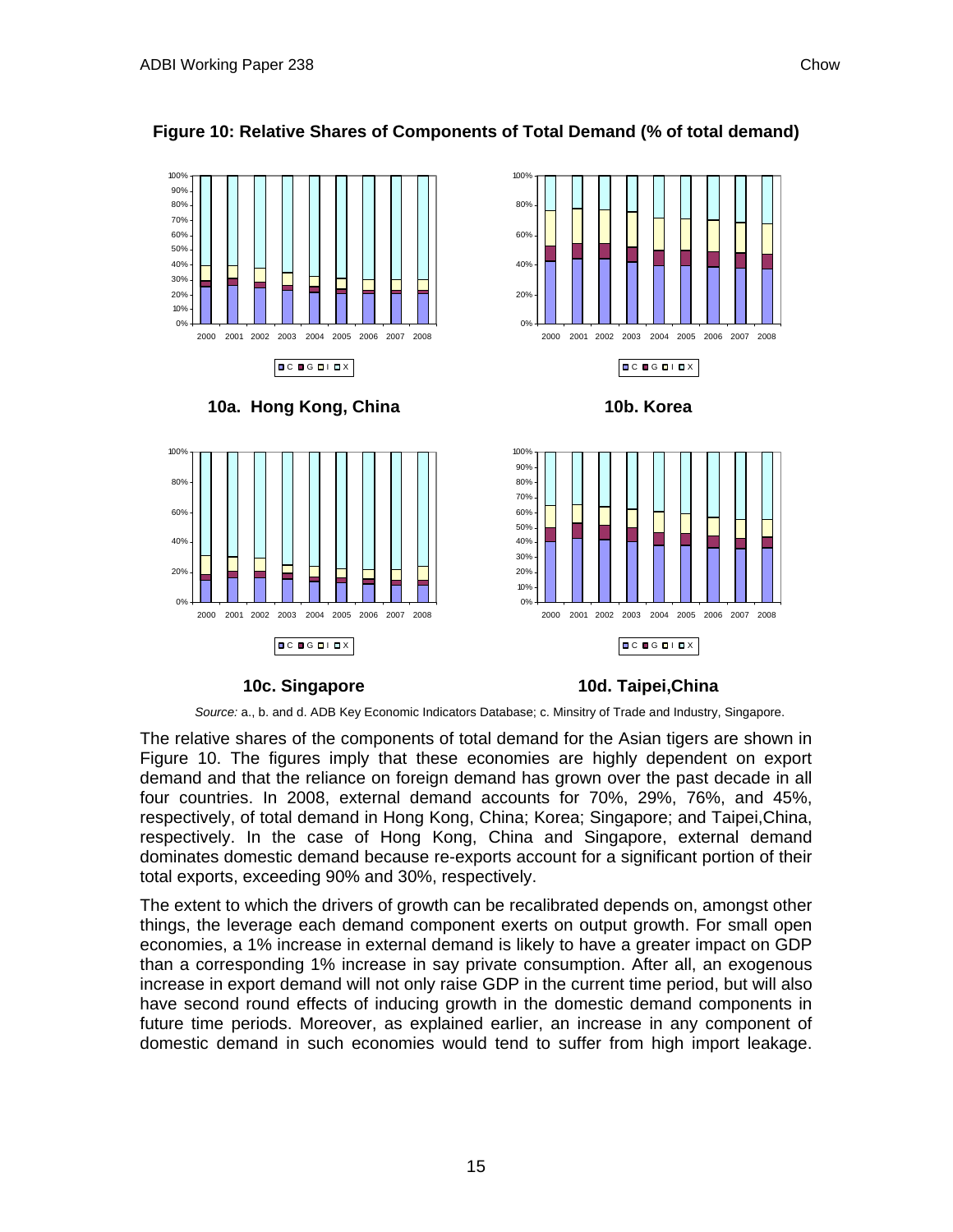<span id="page-17-0"></span>Osada (1998) provides estimates of the marginal propensity to import for Hong Kong, China; Korea; Singapore; and Taipei, China of 3.1, 0.[4](#page-17-0), 1.5, and 0.6, respectively.

Figure 11 depicts the annual % change of total demand and its components. We observe from this figure that, with the exception of Korea, fluctuations in GDP growth are closely associated with changes in external demand rather than changes in domestic demand. For instance, the dip in domestic demand growth in Hong Kong, China in 2005 did not make a significant dent on its GDP growth in that year (see Figure 11a). Similarly, it is clear from Figure 11c that the upsurge in domestic demand in 2008 in Singapore—that is largely due to a jump in government consumption—did not seem to have any discernible effect on its GDP growth in that year. In sharp contrast, Figure 11b reveals that movements in GDP growth in Korea do not closely follow the fluctuations in external demand but are significantly influenced by developments in domestic demand. As for Taipei,China, there is insufficient deviation in the pattern of fluctuations between domestic demand and external demand, so that we are unable to distinguish which is dominating GDP growth

These findings are not in the least surprising when we consider the population size of the two city states Hong Kong, China and Singapore, which are only 7 million and 4.8 million in 2008, respectively. In other words, added to the problem of high import leakage, domestic demand in both these economies lacks the scale to drive output growth. These observations seem to attest to the fact that a domestic-led growth model is clearly unsuited for ultra small open economies like Hong Kong, China and Singapore. In comparison, the population size in 2008 of Korea and Taipei,China is 48.6 million and 23 million, respectively. Hence, there appears to be more room for policy maneuvering with regard to increasing reliance on domestic demand in the two larger economies of Korea and Taipei,China.



**Figure 11: Changes in Domestic and External Demand and Real GDP growth (%)** 

<sup>4</sup> The marginal propensity to import exceeds unity for Hong Kong, China and Singapore due to the high proportion of re-exports. The propensity to import goods for domestic production or consumption in Singapore is estimated to be around 0.8 (Peebles and Wilson, 2002), while the propensity to import in Hong Kong, China calculated from retained imports using more recent data is approximately 0.5.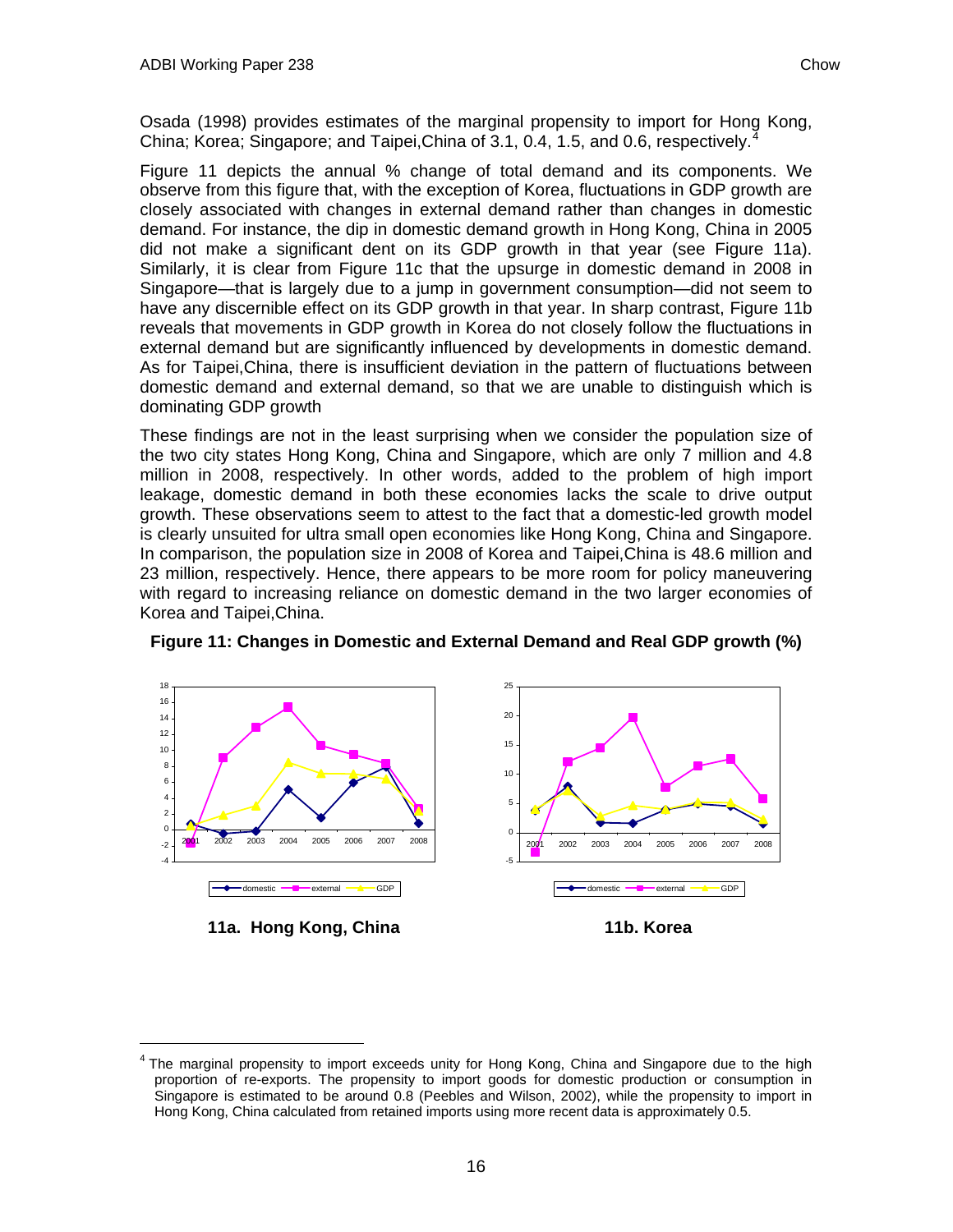$\overline{a}$ 

<span id="page-18-0"></span>

**11c. Singapore** 

**11d. Taipei,China** 

Source: a., b. and d. ADB Key Economic Indicators Database; c. Minsitry of Trade and Industry, Singapore.

While external demand will in all likelihood continue to be significant, domestic demand could over time play a more dynamic role in the Asian tiger economies. In particular, household consumption in these economies is likely to increase along with the projected shifts in their demographic profiles. With reference to the life cycle hypothesis, an ageing population tends to put downward pressures on the saving rate as there is a tendency for the elderly to consume out of savings upon retirement. The findings of an IMF study (IMF, 2005) that uses panel regression analysis confirm that the old age dependency ratio—which is the ratio of those aged 65 and over to the population aged 15–64—is negatively associated with savings. In the study, each percentage point increase in the elderly dependency ratio is estimated to raise consumption by 3 percentage points of GDP, suggesting life cycle factors do have a significant effect on the savings rate.

Figure 12 depicts the past and projected old age dependency ratio for the Asian Tigers. We observe that, without exception, the elderly dependency ratio has been going up and is likely to climb further.<sup>[5](#page-18-0)</sup> The hitherto high saving rate in these countries could partly be attributed to higher household saving as people prepare for retirement. Hence, we infer that ongoing changes in the age composition of the population in these countries are likely to increase the consumption to GDP ratio notwithstanding bequest motives. However, such adjustments are likely to be gradual as shifts in demographic profiles occur only slowly (Eichengreen, 2006).

<sup>5</sup> Demographic change in Singapore was supposed to produce one of the world's most rapidly aging populations. However, the transition towards an older population structure was slowed by large scale immigration and importation of foreign talents and workers.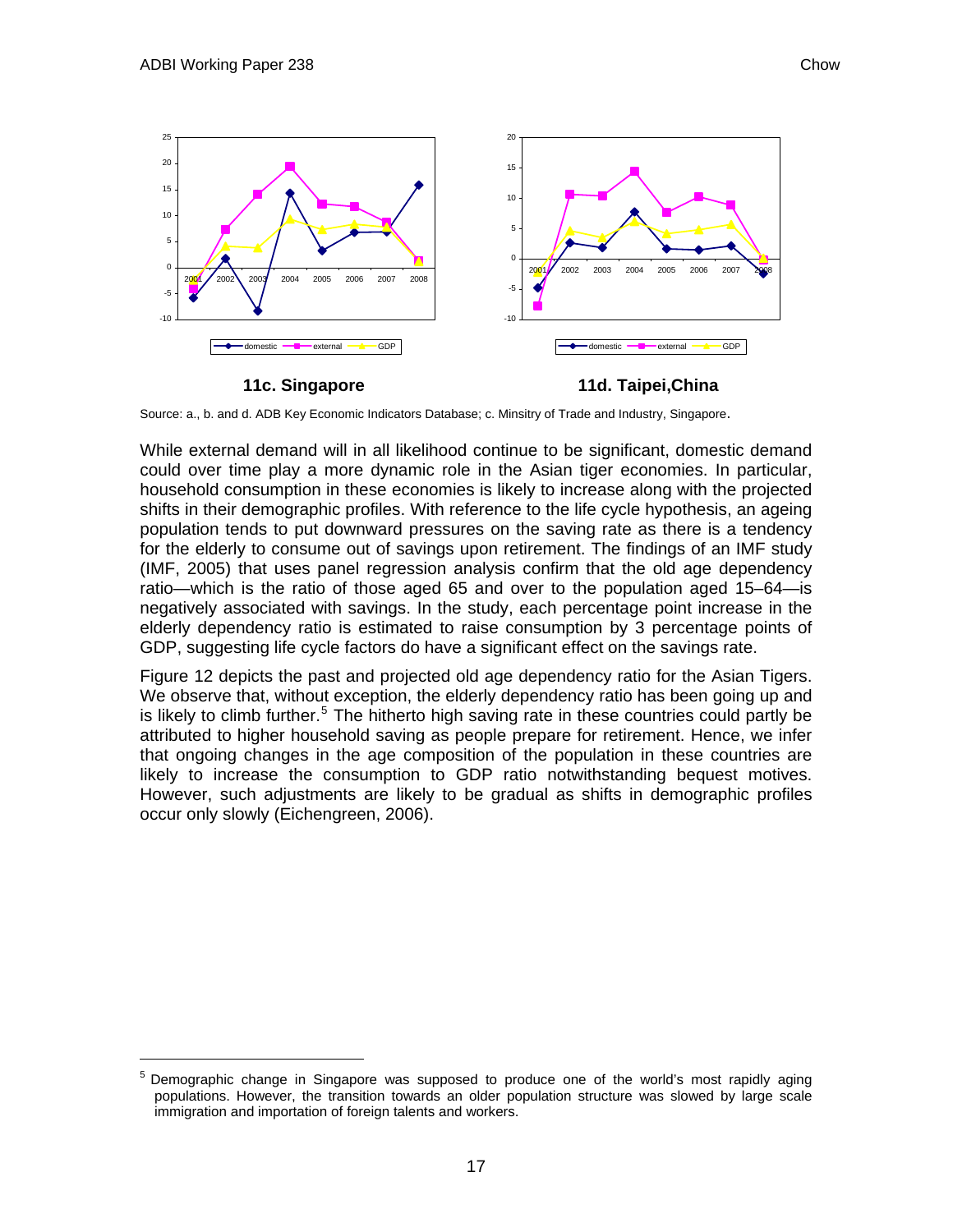### **Figure 12: Elderly Dependency Ratio (% of total Population) [6](#page-19-1)**

<span id="page-19-1"></span><span id="page-19-0"></span>*Source:* World Population Prospects: The 2008 Revision. For Taipei,China:,author's calculations.



## **4. TARGETING FINAL DEMAND IN REGIONAL MARKETS**

As argued in the previous section, the small size of the Asian tiger economies dictates that they remain open and reliant on foreign demand. In fact, the export-led growth strategy adopted by these economies had for decades proved highly successful in delivering strong output growth, notwithstanding greater volatility in GDP growth rates.<sup>[7](#page-19-1)</sup> The challenge faced by policymakers in these countries is to dampen the business cycle fluctuations that were accentuated by recurrent shocks from the external environment. A key way to increase the resilience of an economy against exogenous shocks is through the diversification of its export markets. In fact, the Asian tigers had long diversified their trading partners, as reflected by the myriad of free trade agreements that they had entered into.

In particular, the Asian tigers had steadily increased trade with regional partners over the past decade. This is evident from Figure 13, which depicts the intraregional trade of the individual economy as a percentage of its total trade. It is well recognized that the increase in intraregional trade in Asia had been spurred by the global integration of PRC's economy.

<sup>&</sup>lt;sup>6</sup> Data for Hong Kong, China; Korea; and Singapore are sourced from Population Division of the Department of Economic and Social Affairs of the United Nations Secretariat, World Population Prospects: The 2008 Revision. Due to unavailability of data for Taipei,China, we compute the old age dependency ratios from 1980 to 2009 based on data from the CEIC database.

 $7$  The volatile GDP growth rates over the past decade led the local media to dub Singapore a roller-coaster economy.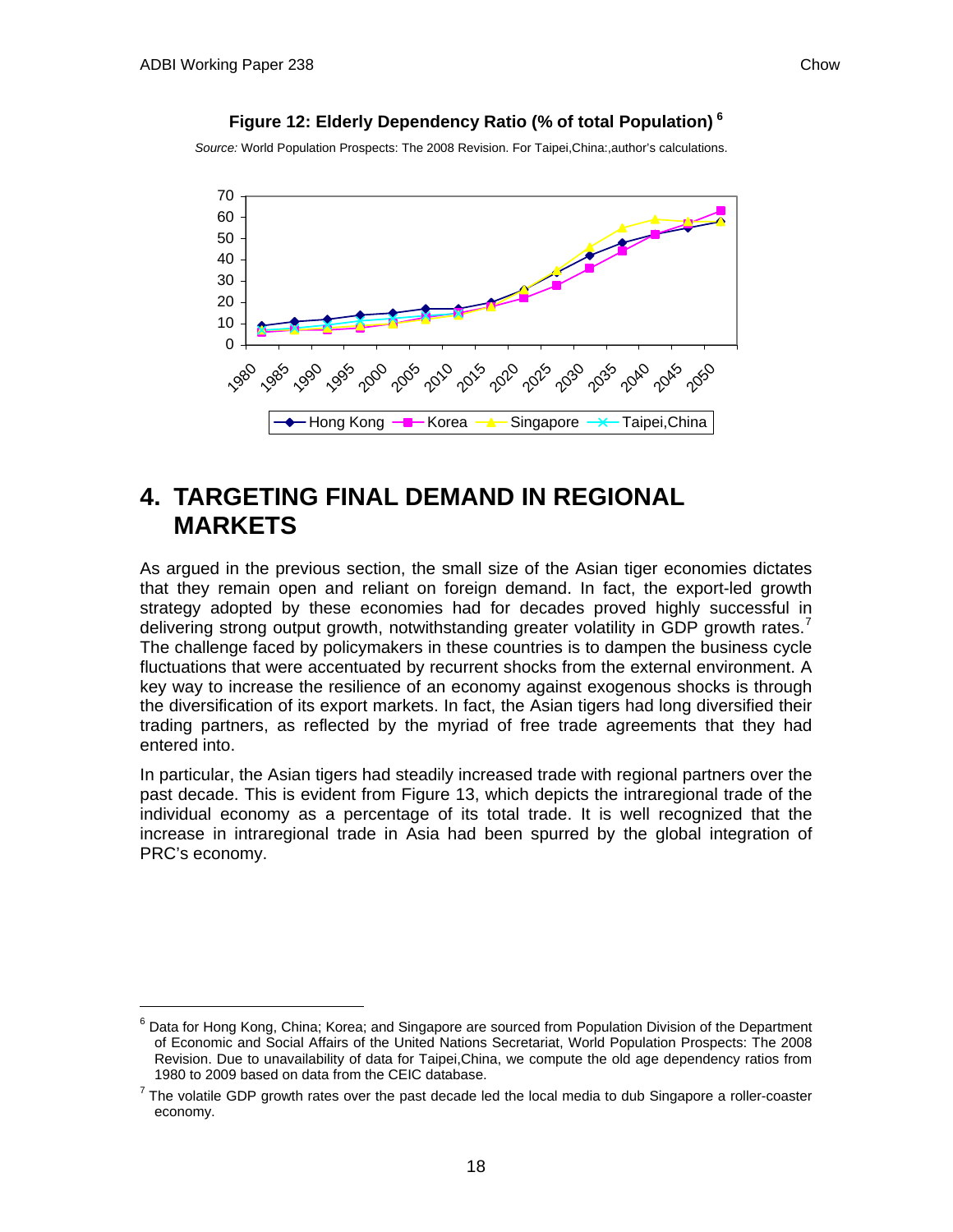

**Figure 13: Intraregional Trade (as % of Total Trade)** 

*Source:* Asian Development Outlook (2009) Update

Table 1 shows, for each Asian tiger, the six most important trading partners based on bilateral exports trade data as well as the share of total exports they each account for in 1990 and 2008. We observe from the table that, without exception, the regional economies, particularly PRC, gained importance as trading partners of the Asian tigers.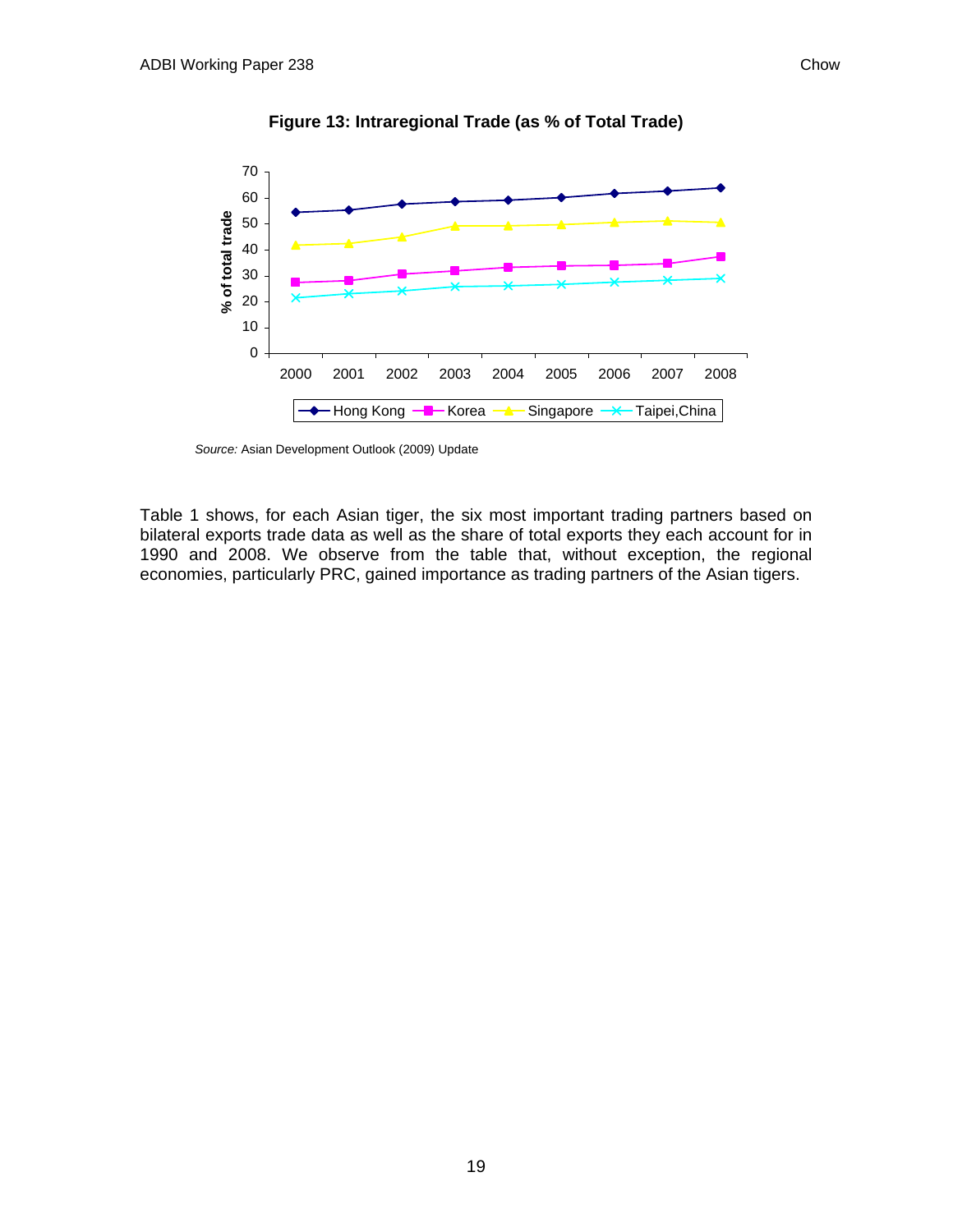|                  | 1990                 |                | 2008                 |                |
|------------------|----------------------|----------------|----------------------|----------------|
|                  |                      | $\%$           |                      | $\%$           |
| Hong Kong, China | <b>PRC</b>           | 25             | <b>PRC</b>           | 51             |
|                  | <b>United States</b> | 24             | <b>United States</b> | 11             |
|                  | Germany              | 6              | Japan                | 4              |
|                  | Japan                | 6              | Germany              | 3              |
|                  | United Kingdom       | $\overline{4}$ | United Kingdom       | 2              |
|                  | Singapore            | 3              | Singapore            | $\overline{2}$ |
| <b>Korea</b>     | <b>United States</b> | 29             | <b>PRC</b>           | 25             |
|                  | Japan                | 19             | <b>United States</b> | 11             |
|                  | Hong Kong, China     | 6              | Japan                | 6              |
|                  | Germany              | 4              | Singapore            | 4              |
|                  | Singapore            | 3              | Hong Kong, China     | 4              |
|                  | United Kingdom       | 3              | Germany              | 3              |
| <b>Singapore</b> | <b>United States</b> | 21             | Malaysia             | 13             |
|                  | Malaysia             | 13             | Indonesia            | 11             |
|                  | Japan                | 9              | Hong Kong, China     | 11             |
|                  | Thailand             | $\overline{7}$ | <b>PRC</b>           | 9              |
|                  | Hong Kong, China     | 6              | <b>United States</b> | 7              |
|                  | Australia            | $\overline{2}$ | Japan                | 4              |
| Taipei, China    | <b>United States</b> | 32             | Hong Kong, China     | 13             |
|                  | Hong Kong, China     | 13             | <b>United States</b> | 12             |
|                  | Japan                | 12             | Japan                | $\overline{7}$ |
|                  | Germany              | 5              | Singapore            | 5              |
|                  | Singapore            | 3              | Korea                | 3              |
|                  | United Kingdom       | 3              | Germany              | $\overline{2}$ |

**Table 1: Key Export Markets of Individual Economies** 

*Source:* ADB Key Economic Indicators Database

However, the rise in intraregional trade can in large part be attributed to the growing intensity in vertical intra-industry trade in Asia. The Asian tigers are well integrated in the regional production networks which had been strengthened by the emergence of PRC as a manufacturing powerhouse. Specifically, these economies supply high value intermediate components to PRC for further processing and final assembly. The export profiles of Korea; Singapore; and Taipei,China are similar—their export baskets weigh heavily on electronics components such as semiconductors and printed circuit boards bound for PRC, the information technology assembly hub. In other words, trade flows with the regional countries is dominated by trade in parts and components rather than trade in final products.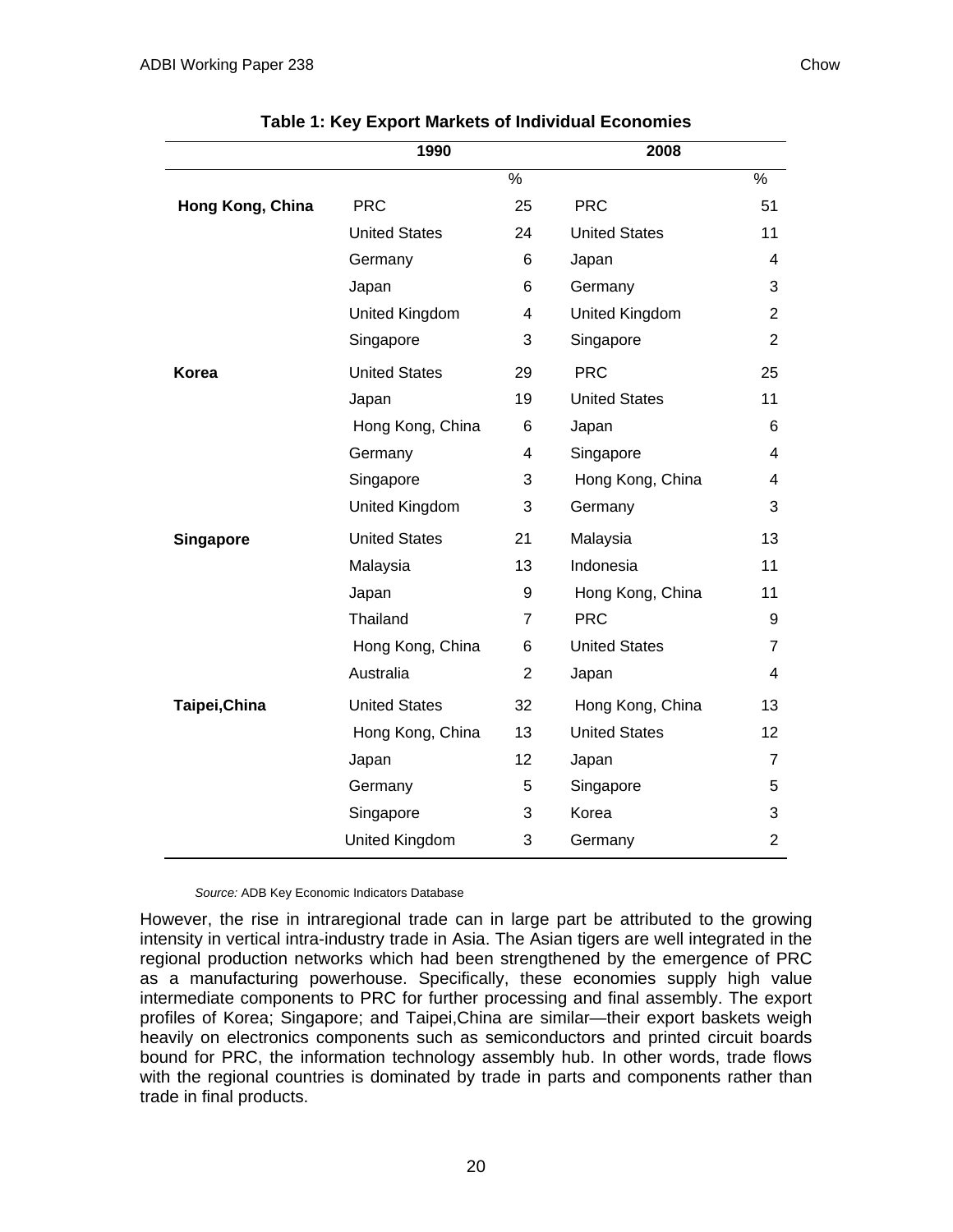-

<span id="page-22-0"></span>Due to the emergence of production networks, trade statistics no longer accurately reflect the dependence of Asian countries on extra-regional demand. Pula and Peltonen (2009) used an updated Asian input-output table to show that Asia has not decoupled from the rest of the world. $8$  In fact, a study by ADB (2007) estimated that approximately only a third of the final demand composition of Asia's exports in 2006 can be accounted for by the region. Hence, it is not surprising that the recent collapse in demand of the end markets was transmitted to these countries involved in the different stages of the production process, resulting in the synchronized fall in trade. Not unlike the other Asian economies, the Asian tigers are still heavily dependent on the US and Euro area markets in terms of final demand. Consequently, the economic prospect of the Asian tigers remains coupled to the upswings and downturns in the developed markets.

To reduce the vulnerability of export growth to demand shocks from the extra-regional markets, the Asian tigers need to gear their trade structure in terms of trade in final goods away from excessive dependence on the US and Euro zone markets towards regional markets. The aim would be to have intraregional trade based on trade in final products as an additional source of demand and growth for these economies. This means that intraregional trade should also be driven by consumption rather than by production alone. In this regard, the level of private consumption in Asia is likely to increase in view of rising affluence and standards of living in the fast growing regional economies. In particular, PRC offers some potential as a strong source of independent demand in view of the emergence of its large middle class with growing purchasing power.

<sup>8</sup> The same study found that Asia's exports only account for approximately one-third of its GDP, far below the 50% dependence indicated by trade data. The exaggerated export dependence is due to the higher import content of exports that resulted from greater segmentation of the production process across the region.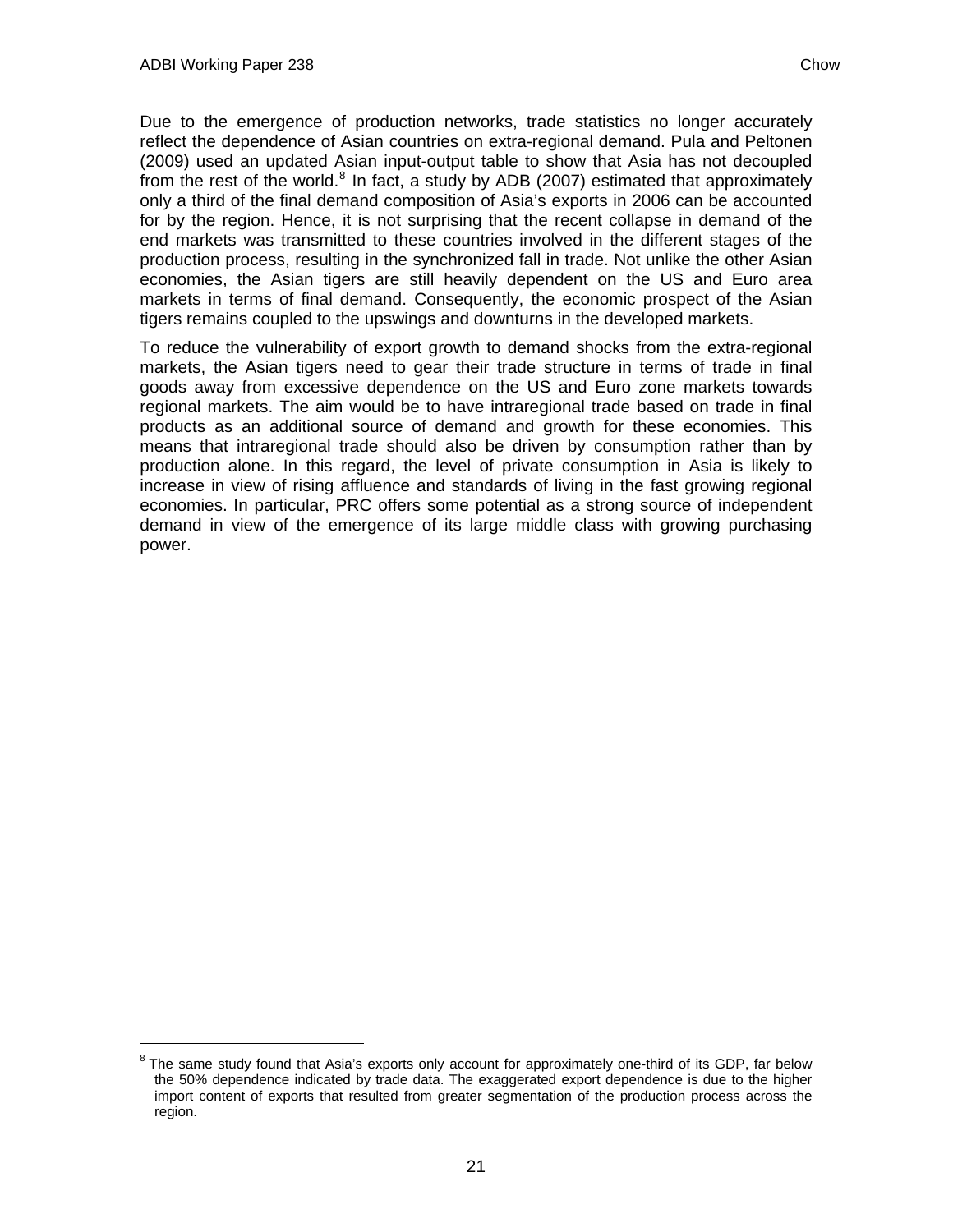











**14c. Singapore** 



*Source:* Asian Development Outlook 2009 Update

A recent ADB study (ADB, 2009) provides evidence that domestic demand in PRC is already starting to play a more prominent role in supporting exports from the Asian tigers. Figure 14 shows the composition of trade balance evolving over time between PRC and the individual economies. In the study total trade balance is decomposed into four major categories namely: basic products; construction materials; parts and components; and final goods. Since the figures for the first two categories are relatively small for the countries under consideration, we focus only on the last two categories in our analysis.

Figure 14a reveals that PRC has been running current account surpluses with Hong Kong, China. This is not surprising given Hong Kong, China's role as a major transshipment centre for PRC's exports. Although PRC also runs a trade surplus in final goods with Singapore, the magnitude is much smaller than the level of trade balance with the other three countries (see Figure 14c). By contrast, we see from Figures 14b and 14d that PRC has been running current account deficits with Korea and Taipei,China. Moreover, final goods are accounting for a growing share of PRC's trade deficit with these two countries over time. The magnitude of these deficits are significantly higher for Taipei,China, reflecting its cross-strait trade integration with PRC. Considering the probable shifts in PRC towards a bigger consumption basket that is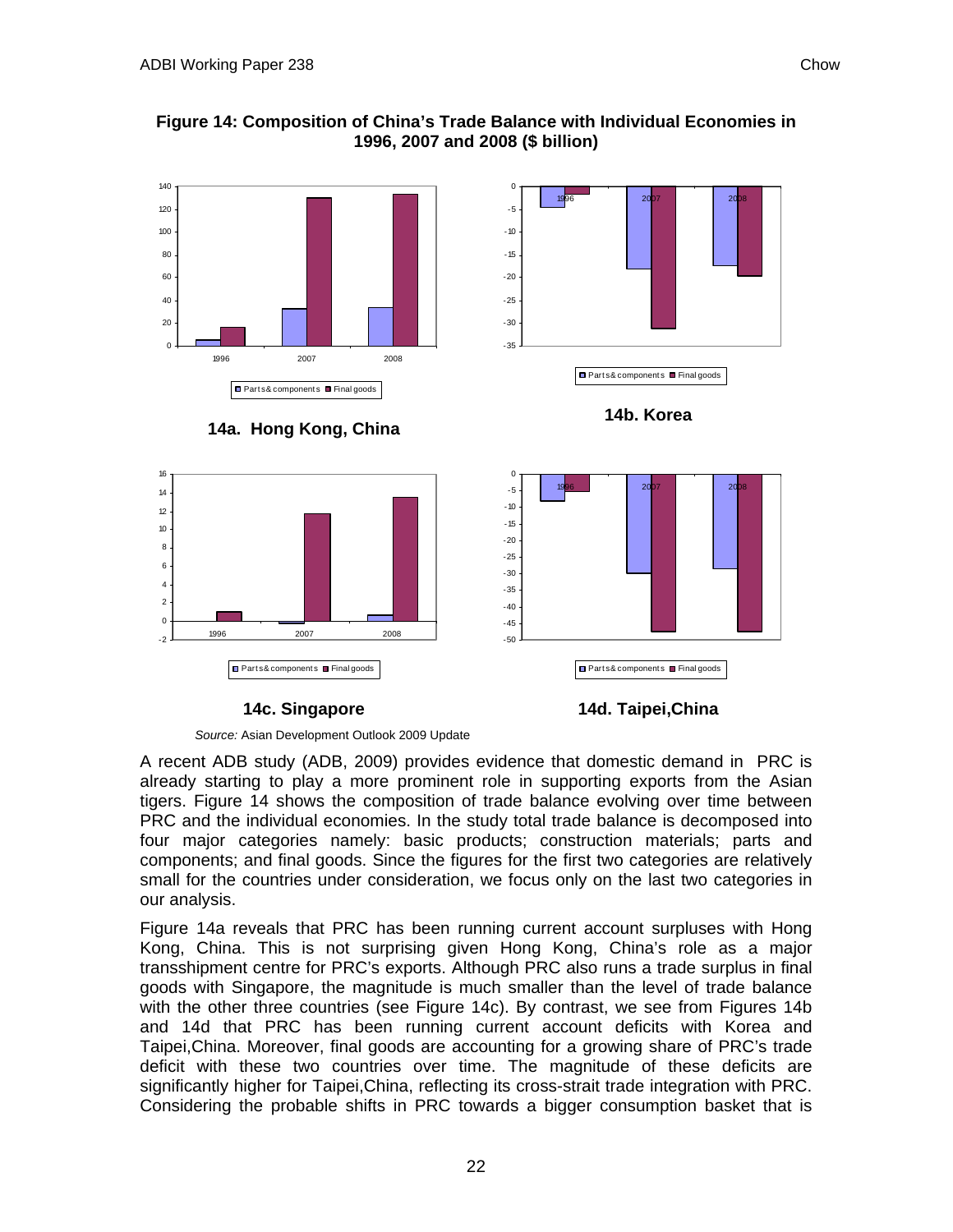-

<span id="page-24-1"></span><span id="page-24-0"></span>typical in a rapidly growing economy, trade in final goods would likely play a more important role in driving the increase in trade between PRC and the Asian tigers going forward.

## **5. POLICY ISSUES PERTAINING TO REBALANCING**

This section identifies policy options the Asian tigers need to adopt to realize the process of rebalancing their economies. It is important to note at the outset that boosting domestic demand through structural reforms in these economies would not necessarily require abandoning the export-led growth strategy or turning back from economic openness. Rather, it is a policy imperative for the Asian tigers to remain open to trade and capital flows for the following reasons: Firstly, exports and output often mutually reinforce each other. For instance, exports are known to enhance long-run growth potential by accelerating the process of human capital accumulation which in turn fosters growth (see Chuang, 1998). Secondly, with reference to endogenous growth models, imports also tend to have a positive impact on labor productivity. It is well recognized that imports act as an important channel for foreign technology and knowledge (Grossman and Helpman, 1991). Thirdly, retaining a degree of openness would encourage foreign direct investment inflows that contribute to domestic economic growth through channels such as the injection of greater competitive forces, the introduction of managerial innovations, and the restructuring of underperforming firms.<sup>[9](#page-24-1)</sup>

Notwithstanding the need to remain integrated with the world economy, it is in the interest of the Asian tigers to increase their resilience against a possibly protracted period of subdued global demand conditions. After all, the unwinding of the huge global imbalances will likely require a prolonged period of adjustment to the global structure of supply and demand. The resolution of the imbalances does not imply the Asian tigers should all attempt to achieve balanced current accounts. Rather, what is required are policies that facilitate a more balanced structure of demand and growth within the economies. Given the mismatch between what the Asian tigers produce and what they consume, such rebalancing will require major adjustments to their underlying economic structure. The rebalancing of growth towards domestic demand will thus be a complex structural process that is not only difficult but also time consuming (Adams and Park, 2009). Nevertheless, there is scope for policy adjustments in the Asian tigers in view of their strong economic fundamentals, fiscal latitude and sound financial systems.

Furthermore, as pointed out by Li (2002), the erstwhile largely complementary economic relationship between the Asian tigers and PRC—in the form of the former supplying capital while the latter providing cheap labour—is likely to evolve into a more competitive relationship in the future as PRC moves up the value chain and progresses to higher value-added industries. This suggests the Asian tigers would also need to identify new areas of comparative advantage as well as seek out new areas of complementarities, especially those that would help them reduce their reliance on extra-regional demand.

As the income level in PRC rises, there is a growing culture of consumerism with shifts in spending patterns leading to higher consumption of luxury goods and services. For instance, strong demand from PRC has been driving the recent recovery in the retail of branded watches and jewelry, while tourist arrivals in the Asian tigers from PRC have been growing rapidly (He *et al.* 2007). In fact, this shift towards consumption whereby

 $9$  See OECD (2002) for a literature review of empirical studies that show the positive impact of foreign direct investment on economic growth.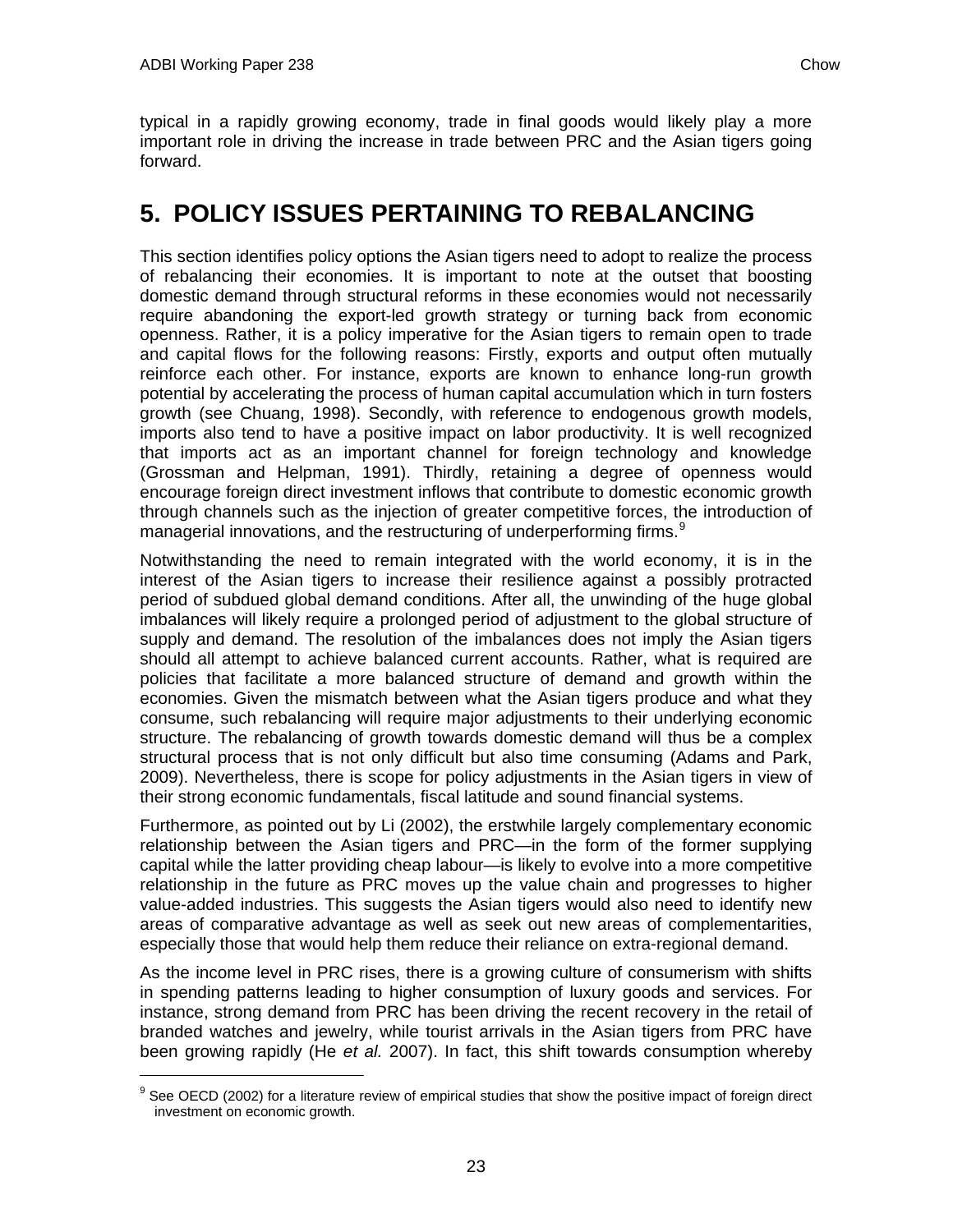$\overline{a}$ 

<span id="page-25-0"></span>goods and services that had previously been regarded as luxuries are now viewed as necessities is also evident amongst the young urban generation in many traditionally thrifty societies in the region. The Asian tigers should continue to position themselves to capitalize on such ongoing increases in intra-regional demand by re-orientating their economic structures in such a way that taps into the changing spending patterns of prospering Asian countries.

In this regard, the Asian tigers could maintain their dynamic and niche-based competitiveness by focusing on services exports particularly through building up ancillary capabilities. Services sector productivity in Hong Kong, China; Korea; Singapore; and Taipei,China stand at approximately 84, 27, 58 and 53, respectively, on a scale of 1 to 100, where 100 represents the productivity level in the US services sector. This suggests there is ample room for further developing the services industry and there is a need to eradicate existing policy distortions that favor the manufacturing industry.

Regulatory reforms in the services sector of the Asian tigers would not only boost productivity in this sector but also generate large gains in overall economic growth. Policy initiatives such as funding the upgrading of workers' skills and expertise would result in a more knowledgeable and experienced workforce that would enhance the quality of services. Moreover, policies that induce firms to innovate their work processes and incorporate the use of technology would lead to the improvement of work practices. Business investments targeting higher valued-added exportable services industries such as financial services, medical tourism, and tertiary education should also be encouraged, perhaps by offering tax breaks and incentives for regional expansion.

Apart from tradable services, service sector companies in the Asian tigers that provide lower-value home-grown services such as retail; food and beverages; and personal grooming should also be granted greater tax incentives and a reduction in start-up costs. These industries are important for the stimulation of local consumption as they generate employment and income for the majority of the unskilled population. It follows that the long held bias in favour of the production of tradables over non-tradables in these economies has to be reduced to bring about an increase in domestic consumer demand. $10<sup>10</sup>$  $10<sup>10</sup>$ 

Meanwhile, demand side policies for reducing the mismatch between output and demand structures should aim to narrow the income gap or at least arrest any further worsening of the income distribution.<sup>[11](#page-25-0)</sup> In particular, wage levels at the lower end of the income scale should be raised to alleviate the financial insecurity felt by local residents. Of course, this should be matched by an increase in their productivity such as through retraining efforts. For instance, in the case of Singapore, the authorities have begun to slow the upsurge of low skilled migrant workers as their hitherto easy availability removes the incentives for companies to upgrade and places downward pressure on wages of the lower skilled domestic workforce.

A rise in household consumption brought about by a reduction in precautionary saving could also be induced through further development of the financial markets in Asian tiger economies. For instance, a wider array of financial products could be offered to provide investment opportunities that give better rates of return. The provision of high yielding

 $10$  However, we are not advocating that the Asian tigers adopt a new growth model whereby domestic demand consistently grows faster than output, as this would in the long term lead to unsustainably large

trade deficits.<br><sup>11</sup> According to a study by IMF (2006b), the Gini coefficient for Hong Kong, China; Korea; Singapore; and Taipei,China climbed 51.4, 33.1, 48.1, and 33.9 points, respectively, from 1995 to 2005.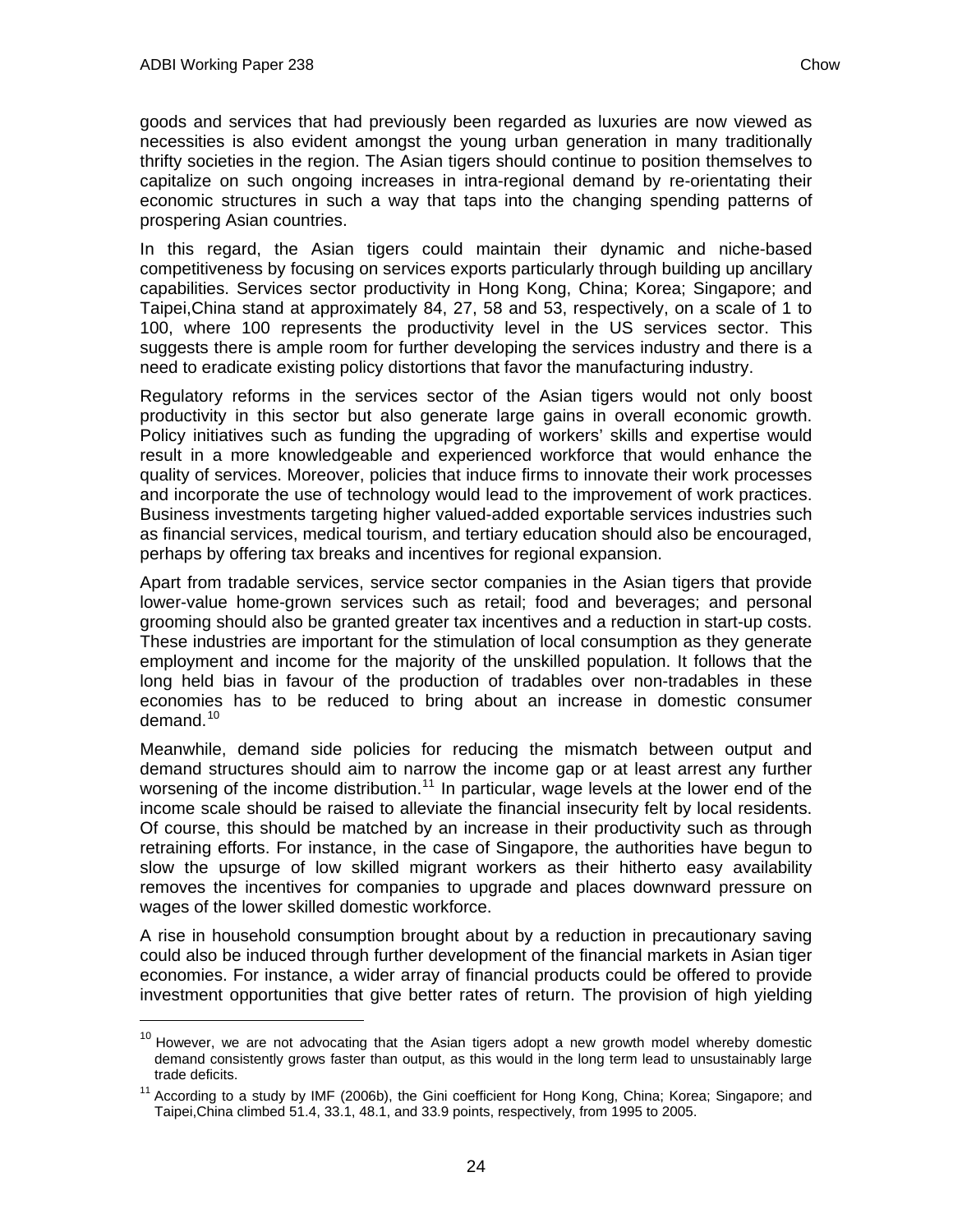<span id="page-26-0"></span>saving vehicles would help raise household incomes. Moreover, the introduction of annuity products, health insurance schemes, and education financial assistance programs would help ease the requisite level of saving for retirement, medical, and education purposes. Nevertheless, we note that in response to financial sector reforms in the aftermath of the Asian crisis, consumer credit expanded very rapidly—particularly in Korea and to a lesser extend in Taipei,China—leading to a jump in household delinquencies and nonperforming loans (IMF, 2006a). Hence, it is vital for the supervisory authorities to keep pace with new developments in the financial markets and impose regulatory curbs on excessive consumer lending to ensure financial stability.

The aforementioned policy recommendations apply in general to all the Asian tigers. However, those targeted at boosting domestic demand should be implemented to a greater extent in Korea and Taipei,China. As noted in the earlier section, these larger economies have more scope than the small economies of Hong Kong, China and Singapore to increase their reliance on domestic demand. We now turn our attention to Taipei,China.

The Taipei,China economy, which grew at a rapid 9.2% year-on-year in the fourth quarter of 2009, has not only returned to pre-crisis growth levels but also outperformed the other three Asian tigers, whose corresponding growth figures are 2.6%, 6%, and 3.5% for Hong Kong, China; Korea' and Singapore, respectively.<sup>[12](#page-26-0)</sup> Interestingly, PRC featured prominently in the rapid recovery of Taipei,China, even as exports of final goods to PRC increased from 17.8% of total exports at the start of 2009 to 29.2% in January 2010. As shown in Figure 14d in the previous section, exports for final consumption in PRC have been accounting for a growing share of PRC's trade deficit with Taipei,China over time. This reflects the increased penetration of Taipei,China's goods in PRC's markets. Indeed, economic linkages between these two countries have proliferated since the 1990s. <sup>[13](#page-26-0)</sup> However, official figures tend to underestimate trade and investment flows between them due to various cross-border restrictions and political reasons. Taipei,China's trade with and investment in mainland PRC have all along been partly intermediated through third parties such as Hong Kong, China; Japan; and Singapore. For that matter, Hong Kong, China also serves as a key intermediary to the rest of the world for PRC's external trade via re-exports and offshore trade, as well as for raising international capital in the form of foreign direct investment, equity and bond financing and syndicated loans to finance PRC's economic boom.

Cheung *et al.* (2003) assessed the degree of real and financial integration between Taipei,China and mainland PRC (as well as Hong Kong, China) by testing for real interest rate parity, uncovered interest rate parity, and real purchasing power parity. The authors found that these three parity conditions do hold over the long term, thereby providing empirical evidence of real and financial capital mobility as well as goods market integration between the Taipei,China and PRC, notwithstanding the presence of various forms trade barriers and capital controls. As these impediments continue to be lifted, Taipei,China will gain economically through further integrating its economy with PRC. Wang (2003) used a computable general equilibrium model to show the positive effects of a free trade area in the "Greater China" region, comprising mainland PRC, Hong Kong, China and Taipei,China. Furthermore, Zhang and Sato (2007) found increasing structural symmetry amongst these three economies that raises the potential

-

<sup>&</sup>lt;sup>12</sup> All the year-on-year growth rate figures are flattered by a low base effect.<br><sup>13</sup> See Zhang *et al.* (2003) for a discussion of these linkages from a dynamic economic and political perspective.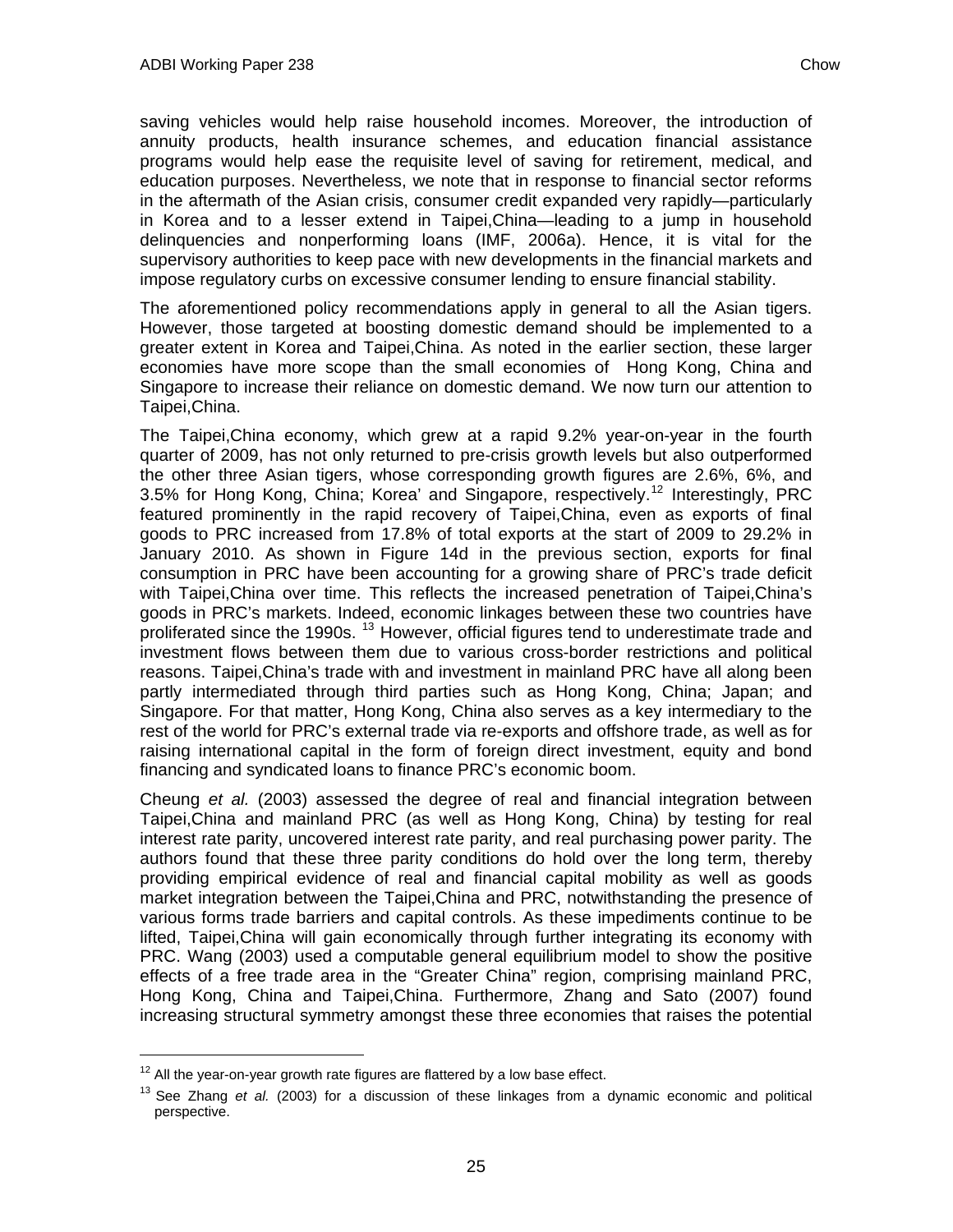<span id="page-27-1"></span><span id="page-27-0"></span>of the region to become a candidate for monetary union. Taipei,China is likely to continue intensifying its economic integration with mainland PRC which will concomitantly reduce its dependence on extra-regional markets, consequently aiding in global rebalancing.

In a similar vein, a way forward to advance trans-Pacific rebalancing is to establish a common market within the region over the long term as this will raise intra-Asian demand and investment (Kawai, 2009). Combining markets in the region could prove an effective strategy given the Asian economies, with few exceptions, do not individually have the scale to transit from externally-driven to internally-driven growth. The market enlargement would also induce growth through greater competition amongst firms that will lead to productivity gains, and through efficiency gains for the consumers (both final and intermediate) by an increase in the range of product choice. Drawing on the European experience with the 1992 European Single Market Programme, measures that would need to taken include the adoption of a trade liberalization programme:<sup>[14](#page-27-1)</sup> lowering barriers to cross border public procurement; enforcement of competition policy in all sectors; and eliminating hindrances to free movement of labor, capital and services across member countries. Clearly, many hurdles to embarking on these initiatives such as historical legacy issues, territorial disputes, structural and institutional heterogeneity and economic diversity exist. Nonetheless, the probable muted recovery in the advanced industrialized countries might just provide the necessary impetus to overcome the political, economic and institutional challenges and accelerate efforts to establish a common market within Asia.

# **6. CONCLUSION**

In summary, overall gross national saving in the Asian tiger economies remained higher than overall gross investment and the S-I balance for the grouping widened only slightly over the past decade. As for the individual countries, the S-I gap in Hong Kong, China and Taipei,China widened steadily. While the increase in gross saving in Hong Kong, China was driven by the public sector, it was private saving that boosted gross saving for Taipei,China. Public investment slipped in both countries and private investment fell in Hong Kong, China as well. Meanwhile, the increase in S-I balance for Korea and Singapore reversed somewhat from 2006, with a pickup in gross investment. When the trend in the real effective exchange rate is superimposed on the S-I balance, a negative association is discernible between the levels of the two variables. However, crosscorrelation coefficients suggest a depreciation in the real effective exchange rate in the Asian tigers may not necessarily be linked to a future increment in the S-I balance in the short run.

Although a key component of the rebalancing strategy is the implementation of structural policies that reduce the reliance on external demand, a new growth model that leverages more on the domestic economy is not suited for the small open economies of Hong Kong, China and Singapore. The high propensity to import in these countries limits the leverage that domestic demand components have on output growth and thereby, reduces the scope for them to become drivers of growth. In other words, the small size of these economies dictates that they remain open and reliant on foreign demand. Nonetheless, the authorities of the Asian tigers, particularly the larger economies of

<sup>&</sup>lt;sup>14</sup> At the current juncture, China, Japan and Korea have each arranged FTA agreements with the whole of ASEAN; the proposal here is to merge these bilateral FTAs into a region-wide FTA.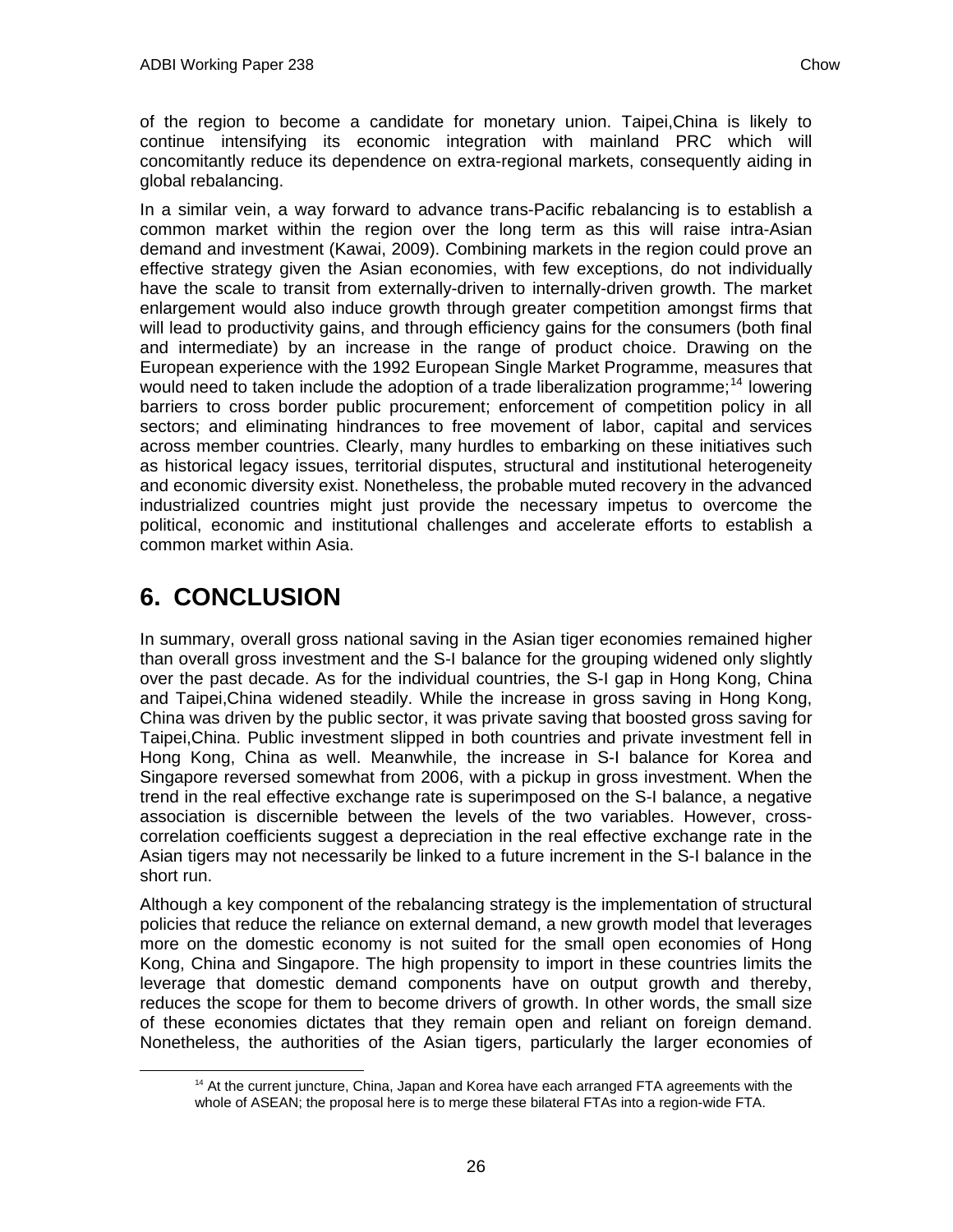Korea and Taipei,China, should use domestic polices such as those aimed at raising the productivity and wages of workers in the services industry as well as the introduction of financial products that alleviate the need for precautionary saving to boost domestic consumer demand.

Nevertheless, it is crucial for all the Asian tiger economies to retain their openness and international orientation. Trans-Pacific rebalancing could also be fostered by gearing the trade structure of the Asian tigers in terms of trade in final goods towards regional markets. The rising affluence and living standards in the fast growing regional economies such as PRC offer potential as a strong source of independent end demand from within the region. In fact, the economic integration of "Greater China" economies of PRC; Hong Kong, China; and Taipei,China is already taking place and is likely to intensify. Indeed, the Asian countries should make greater efforts to advance the establishment of a common market to position themselves well to benefit from the growing consumer and service demand in its own prospering region.

### **Acknowledgement**

I would like to thank Weiwen Ng for excellent research assistance.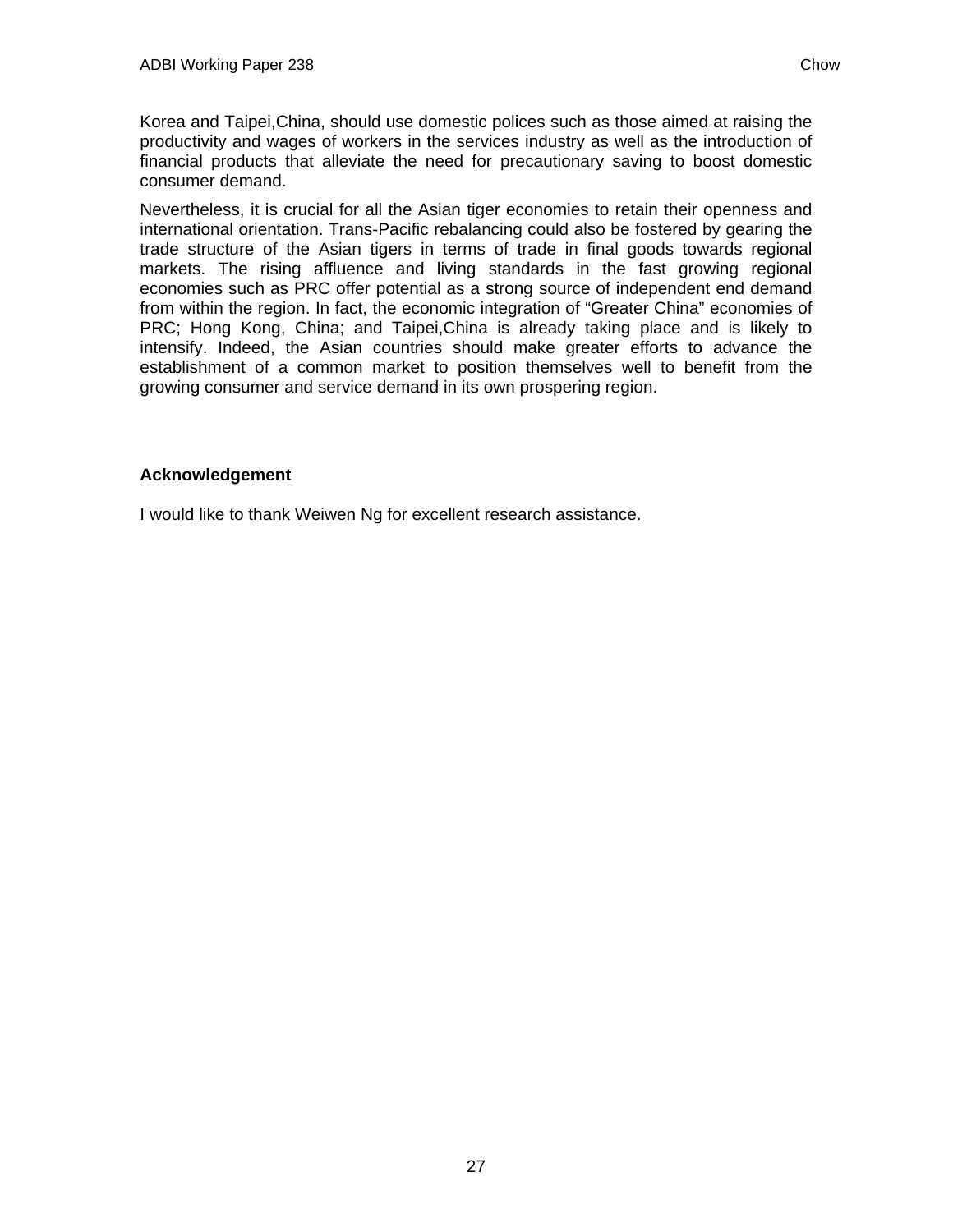# <span id="page-29-0"></span>**REFERENCES**

- Adams, C. and D. Park. 2009. Causes and Consequences of Global Imbalances: Perspectives from a Developing Asia. In *Asian Development Review,* vol. 26, no. 1, pp. 19-47.
- ADB. 2007. Uncoupling Asia: Myth and Reality. In *Asian Development Outlook* 2007. Asian Development Bank, Manila.
- ADB. 2009. Broadening Openness for a Resilient Asia. In *Asian Development Outlook 2009 Update*. Asian Development Bank, Manila
- Cheung, Y.-W., M.D. Chinn, and E. Fujii. 2003. China, Hong Kong, and Taiwan: A Quantitative Assessment of Real and Financial Integration. *China Economic Review* 14, 281– 303.
- Chuang, Y.-c. 1998. Learning by Doing, the Technology Gap, and Growth. *International Economic Review*, 39, 697-721.
- Eichengreen, B. 2006. Global Imbalances: The Blind Men and the Elephant. *Issues in Economic Policy* 1. The Brookings Institution, Washington, DC.
- Grossman, G.M. and E. Helpman. 1991. *Innovation and Growth in the Global Economy*. MIT Press, Cambridge, MA.
- He, D., L. Cheung, & J. Chang. 2007. Sense and Nonsense on Asia's Export Dependency and the Decoupling Thesis. *Hong Kong Monetary Authority Working Paper* 03/2007.
- IMF. 2005. Global Imbalances: A Saving and Investment Perspective. In *World Economic Outlook:* September 2005. International Monetary Fund, Washington, DC.
- IMF. 2006a. The Consumer Finance Boom: Is it a Problem. In *Asia and Pacific Regional Economic Outlook:* May 2006. International Monetary Fund, Washington, DC.
- IMF. 2006b. Rising Inequality and Polarization in Asia. In *Asia and Pacific Regional Economic Outlook:* September 2006. International Monetary Fund, Washington, DC.
- IMF. 2009a. Asia's Recovery in the Global Context. In *Asia and Pacific Regional Economic Outlook:* October 2009. International Monetary Fund, Washington, DC.
- IMF. 2009b. Corporate Savings and Rebalancing in Asia. In *Asia and Pacific Regional Economic Outlook:* October 2009. International Monetary Fund, Washington, DC.
- IMF. 2010. *World Economic Outlook (Update)*. International Monetary Fund, Washington, DC.
- Kawai, M. 2009. The Global Financial Crisis and Asia's Rebalancing Agenda. Presented in the Plenary Session on Asia After the Global Financial and Economic Crisis. *Singapore Economic Review Conference*, August 2009, Singapore.
- Loayza N., K. Schmidt-Hebbel, and L. Serven 2000. Saving in Developing Countires: An Overview. *World Bank Economic Review* 14(3): 393-414.